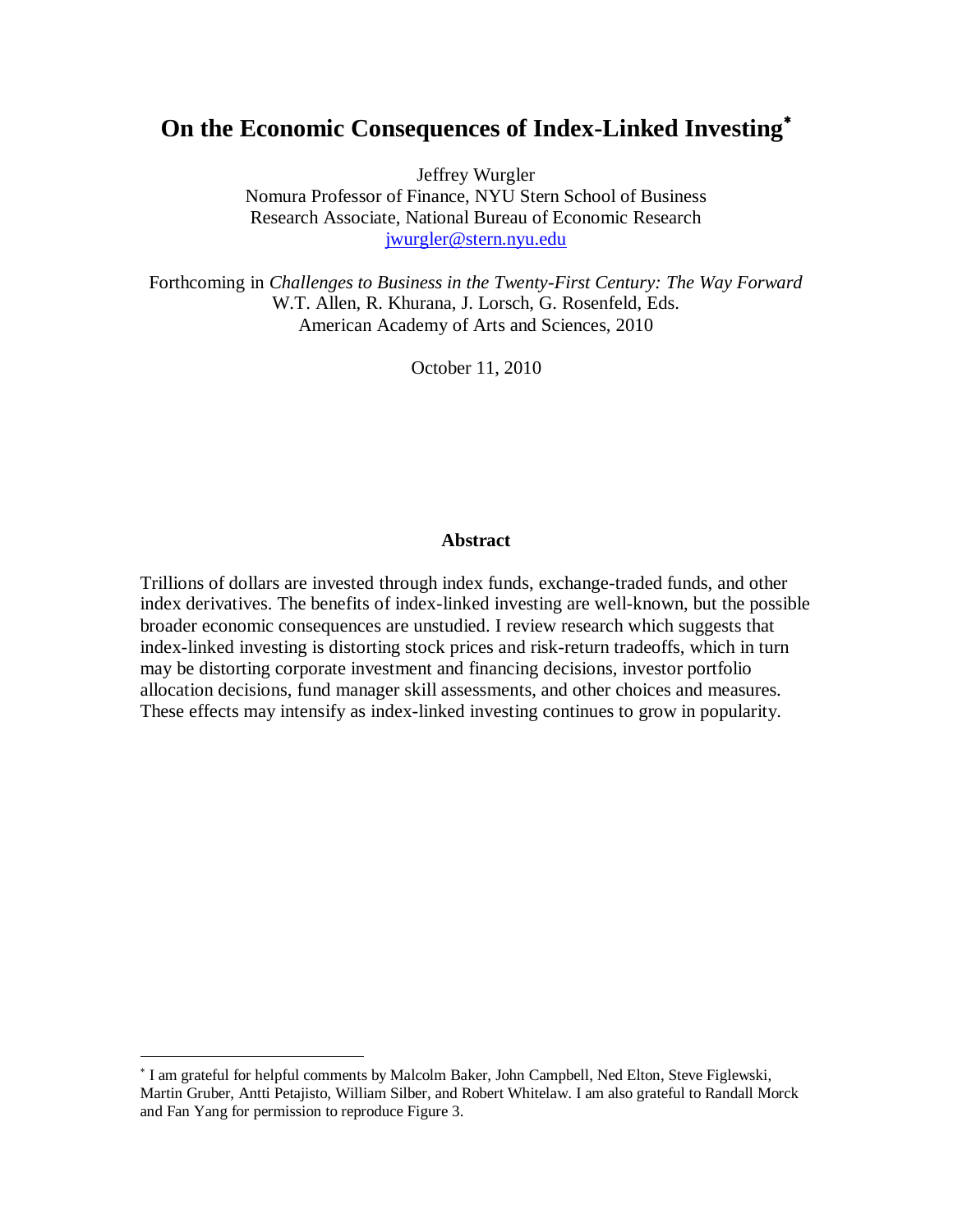## **I. Introduction**

 $\overline{a}$ 

A market index summarizes the performance of a group of securities into one number. The use of stock market indices in particular has been growing exponentially for years. Since Charles Dow introduced his indices in 1884, the number of distinct stock market indices reported in the *Wall Street Journal* has increased roughly five percent per year, as shown in Figure 1. Today's *Journal* reports not just the DJIA and the S&P 500. It also reports on the Turkey Titans 20 and the Philadelphia Stock Exchange Oil Service Index. Markets are being tracked in more and more detail, and the figure suggests there is no end in sight. $<sup>1</sup>$ </sup>

The proliferation of indices reflects their ever-growing importance to the investment industry. Trillions of dollars are managed with some connection to an index, with the S&P500 and MSCI World being among the most popular equity indices. Institutional investors often ask a fund manager to beat a particular index. Individuals may wish to match one via an index fund. Hedgers, speculators, and fund managers may manage exposure to index members through index derivatives. While this article focuses on stock markets, indices and associated investment products have proliferated also in debt markets, commodities, currencies, and other asset classes.

It is time to reflect on the broader economic consequences of these trends. I define index-linked investing as investing that focuses on a predefined and publicly-known set of stocks. In this article, I review some evidence that indices are no longer mere carriers of information, but that they and their associated index-linked investing strategies have become so popular that they are generating new stock market phenomena in their own

<sup>&</sup>lt;sup>1</sup> The fitted exponential curve predicts that the *WSJ* will report 140 stock market indices by 2025. While this may seem hard to believe, note that as of mid-2010 there are already more than 100 industry and regional indices listed on the the MSCI, Inc. website.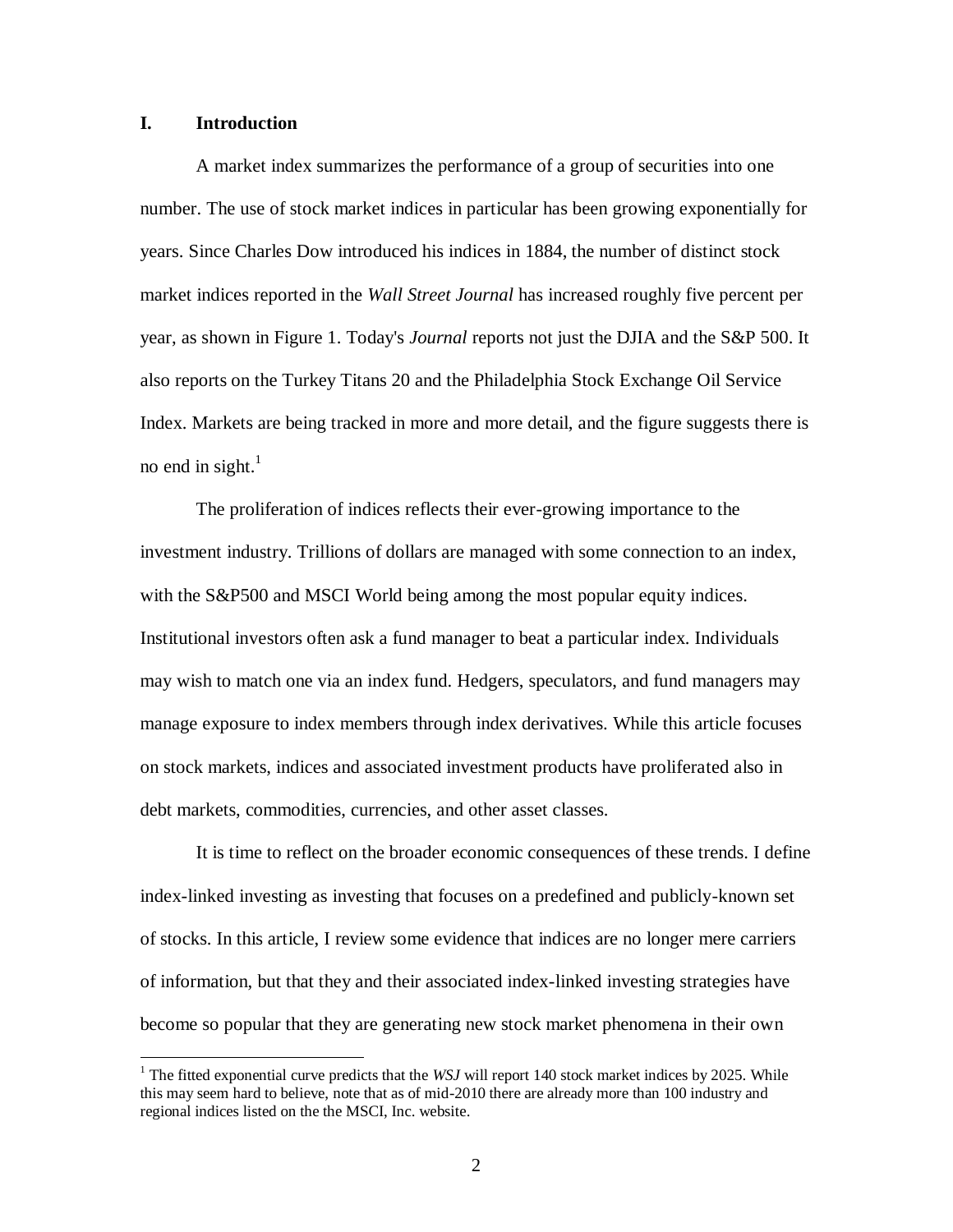right. Because so many economic decisions are tied to stock prices, these phenomena affect the real economy.

But for sake of balance, it is important to start by acknowledging the many considerable benefits that indices and index-linked investment products provide. They allow managers and investors to calculate "betas" for cost of capital calculations, and to learn from the information that indices contain about investment opportunities. Policymakers use indices as forward-looking indicators of economic conditions.<sup>2</sup> And, most obviously, investors have greatly benefited from these innovations. Index funds generally have lower expenses and costs than actively managed funds. They provide exposure to specific diversified portfolios, including portfolios of international stocks that would otherwise be difficult to construct and, for those delegating investment management, to monitor. Their core strategy tends to minimize distributions and thus is relatively tax efficient.

There is no doubt that indices and associated investment products are innovations that on the whole have benefited many individuals and institutions. On the other hand, their popularity has created underappreciated side effects. As I discuss below, these all stem from the finite ability of stock markets to absorb index-shaped demands for stocks. Not unlike the life cycles of some other major financial innovations, the increasing popularity of index-linked investing may well be reducing its ability to deliver its advertised benefits while at the same time increasing its broader economic costs.

<sup>&</sup>lt;sup>2</sup> For example, the S&P500 is a component of the The Conference Board's Leading Economic Indicators (LEI) Index for the U.S., the TOPIX is in the LEI for Japan, the FTSE All Shares Price Index is in the LEI for the U.K., and so on for other of their country-level indices; the *Federal Reserve Bulletin* reports the S&P500, Amex and NYSE indices; and so on.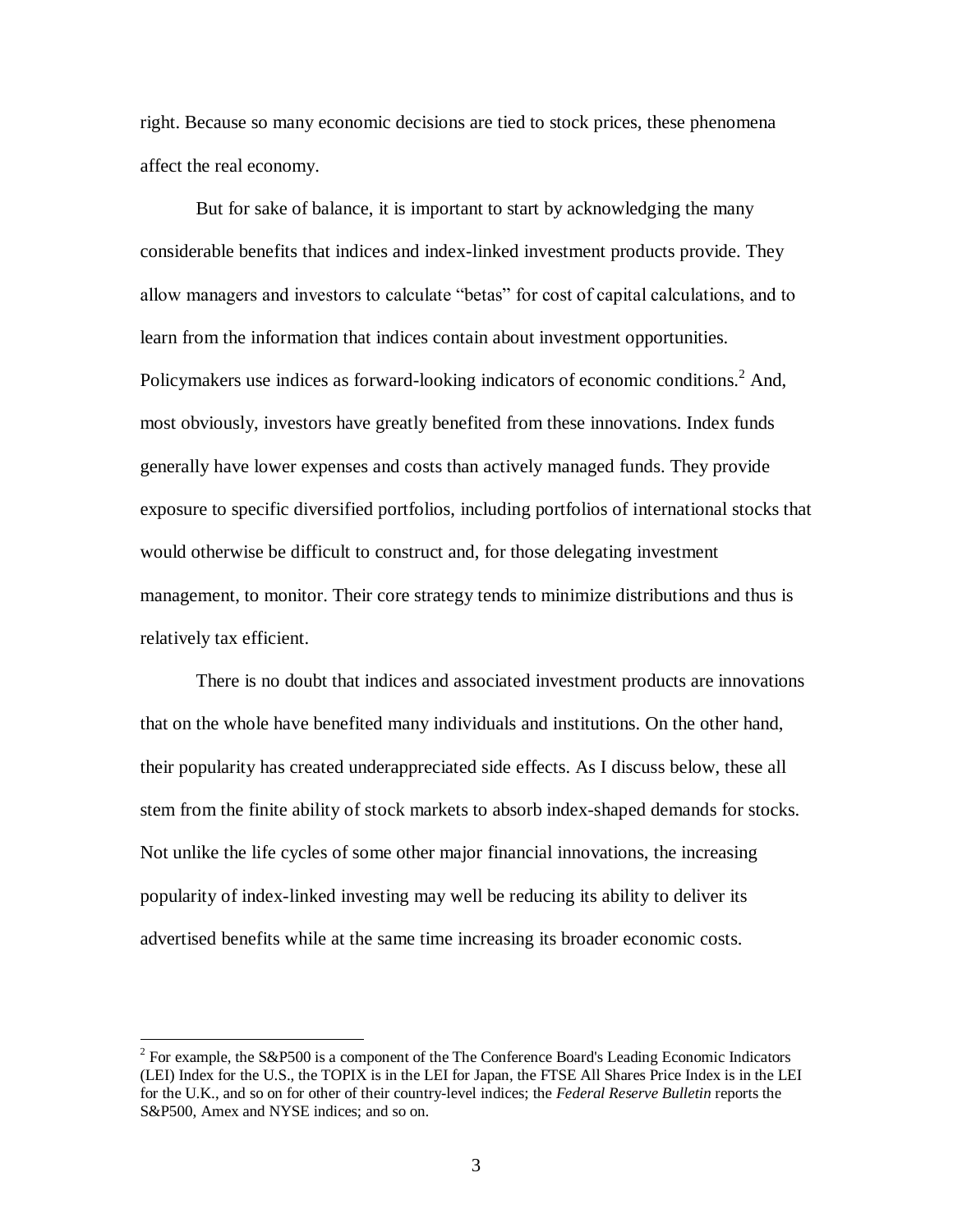## **II. Indexing, Index Funds and Stock Prices**

#### *A. Indexed AUM*

 $\overline{a}$ 

As Figure 1 suggests, the importance of index-based investing strategies has risen rapidly. Index-based products now form a well-established segment of the investment management industry. The practitioner-oriented *Journal of Indexes* is over ten years old, as is an industry conference known as The Super Bowl of Indexing.

Huge sums are involved. Standard  $&$  Poor's reports that as of this writing there is \$3.5 trillion benchmarked to the S&P 500 alone, including \$915 billion in explicit Index funds. ETFs now amount to \$1 trillion across all asset classes and indices. Russell estimates that \$3.9 trillion is currently benchmarked to its indices. This gets us quickly to about \$8 trillion in easily countable products.

Active managers must also make distinctions between index and non-index members. Given tracking error concerns, an active manger that is benchmarked to an index is more likely to trade the stocks in that index, as well as associated liquid ETFs or index futures when equitizing inflows.<sup>3</sup> For example, suppose a benchmarked manager forecasts that both an index member and a non-index member will appreciate 2%. He favors buying (or overweighting) the index member, all else equal, because it reduces tracking error. If the forecasts are -2%, he favors selling or shorting the non-index member on the margin. The very language of "outperform" and "underperform" implies a benchmark.

It is impossible to determine the exact dollar value of U.S. equities whose ownership and trading is somehow tied to indices, but the above suggests that the

 $3$  Style drift is an example of a violation of an implicit tracking error constraint. An information ratio maximization mandate is an explicit constraint. Most directly, large institutional investment contracts often contain specific tolerances for tracking error.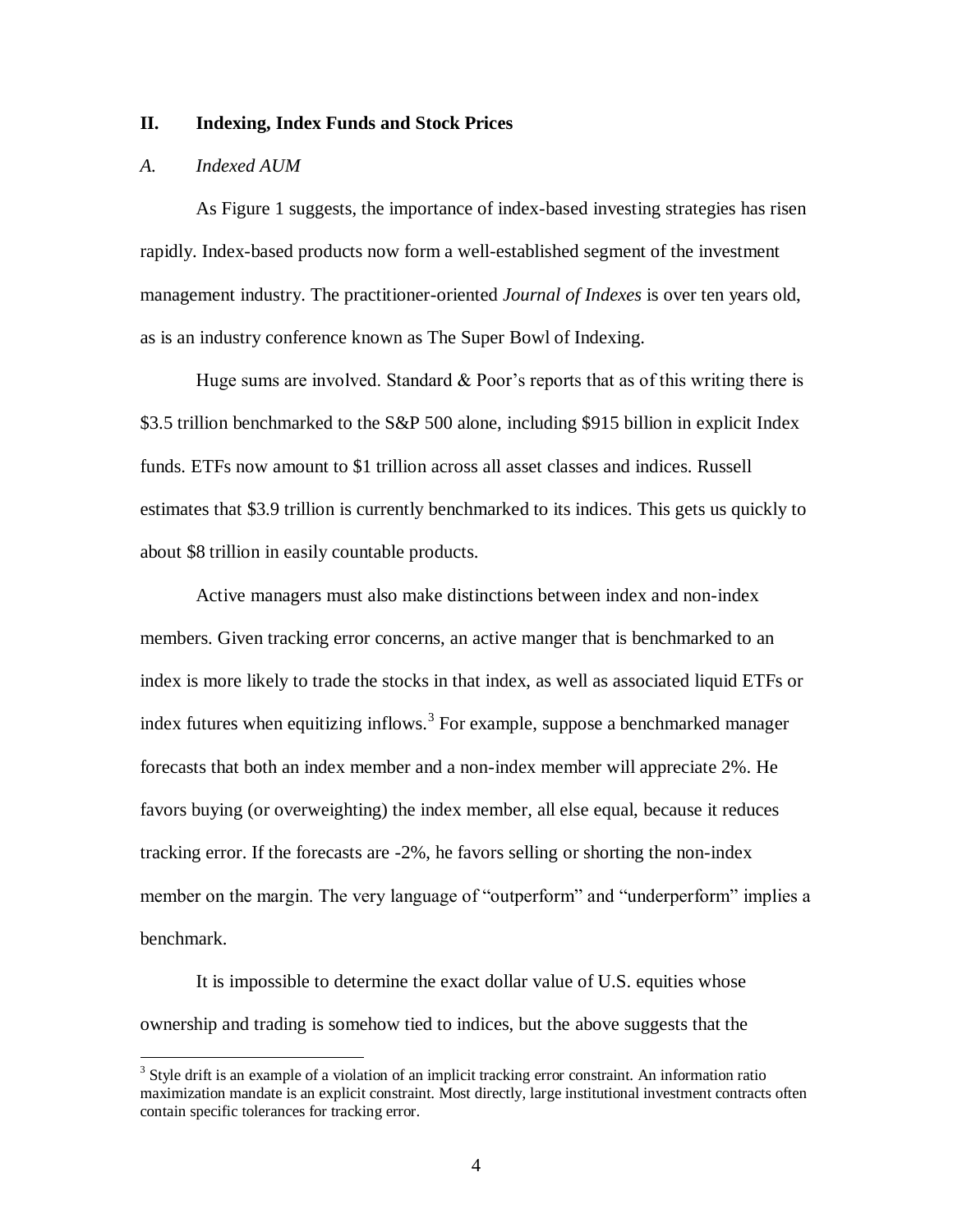relevant numbers are in the trillions of dollars. This means that every trading day, billions of dollars in net flows affect index members but not non-members. That this trading affects index members' share prices is not surprising.

#### *B. Index Inclusion Effects*

 $\overline{a}$ 

A stock is deleted from the S&P 500 when it falls below a threshold liquidity or is delisted, acquired, or otherwise determined by the S&P Index Committee to have become sufficiently less representative of the market than next available candidate.<sup>4</sup> There have been 20 or 25 changes in the Index in an average year. The press releases announcing the changes state that the inclusion of a stock is based not on any judgment as to investment merits but largely on liquidity and market representativeness; the lone requirement relating to economic fundamentals is four quarters of as-reported positive earnings, a simple piece of public information. The fact that Index inclusions are not associated with fundamental news allows for unusually clean estimates of the effect of demand *per se* on prices, which is the key question in light of the massive daily net flows faced by Index members.

The S&P 500 Index is a capitalization-weighted index.<sup>5</sup> The percentage of each member that is held by explicitly Index-matching funds is therefore \$915 billion in total Index fund assets divided by the \$10.5 trillion total capitalization of the constituents (S&P estimates). This implies that, around the time of this writing, 8.7% of each stock that is newly added to the Index must be bought by Index fund managers—and rather

 $4$  Much of the discussion below will involve the S&P 500 Index. It is among the most important in practice and has been the most studied by researchers, but Wilshire and particularly Russell supply indices are becoming increasingly popular.

 $<sup>5</sup>$  To be precise, it has been float-weighted since 2005, but this has little effect on the calculations below.</sup>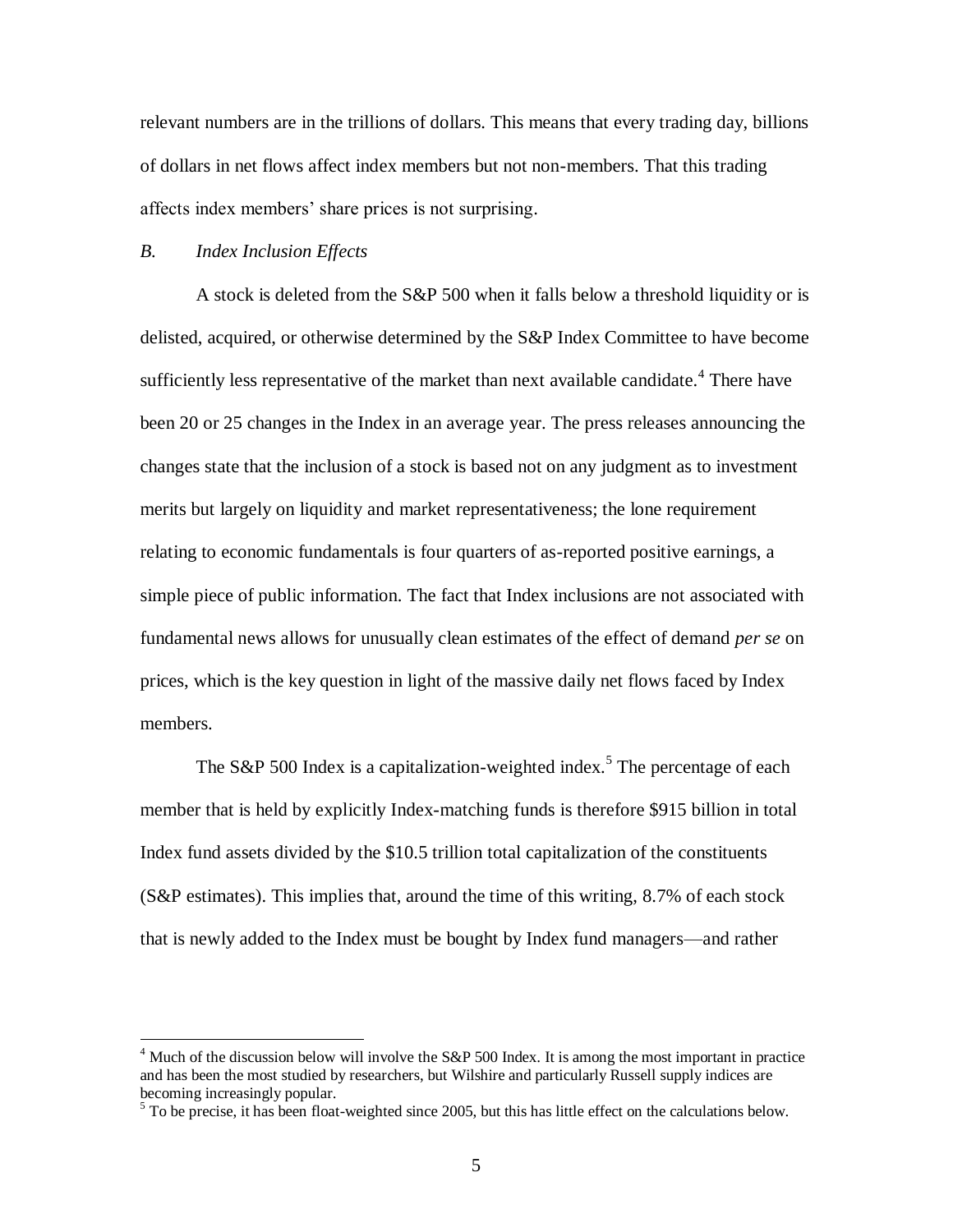quickly so, because their mandate is to replicate the Index. Whether they buy at a price that is "too high" is irrelevant.

On average, stocks that have been added to the S&P between 1990 and 2005 have increased almost nine percent around the event, with the effect generally growing over time with Index fund assets.<sup>6</sup> Stocks deleted from the Index have tumbled by even more. Given that mechanical indexers must trade 8.7% of shares outstanding in short order, and an even higher percentage in terms of the free float, not to mention the significant buying associated with benchmarked active management—this price jump is easy to understand and, perhaps, impressively modest.

The obvious explanation for this jump is simple supply and demand. One might be able to argue that one component of the price jump is due to expected increases in liquidity (an impact distinct from fundamentals of the firm). However, changes in volume, quoted spreads, and quoted depth are much smaller than would justify a price increase of several percentage points. After all, these stocks were already selected by the S&P in part because of their high liquidity.

Index inclusion or weighting effects have been documented for the S&P SmallCap 600, the Russell 1000 and 2000, the Toronto Stock Exchange 300, Nikkei 225, MSCI country indices, and other indices. It is worth noting that there are notable price impacts even when the reweighting episode is unambiguously informationless—for example, the Russell indices' changes are highly predictable, and the TSE 300 reweighting change studied by Kaul, Mehrotra, and Morck (2002) was perfectly

<sup>&</sup>lt;sup>6</sup> This figure is from Petajisto (forthcoming). See Harris and Gurel (1986), Shleifer (1986), Lynch and Mendenhall (1997) and several subsequent studies for documentation of S&P500 inclusion effects. See Wurgler and Zhuravskaya (2002) and Petajisto for evidence on growth over time.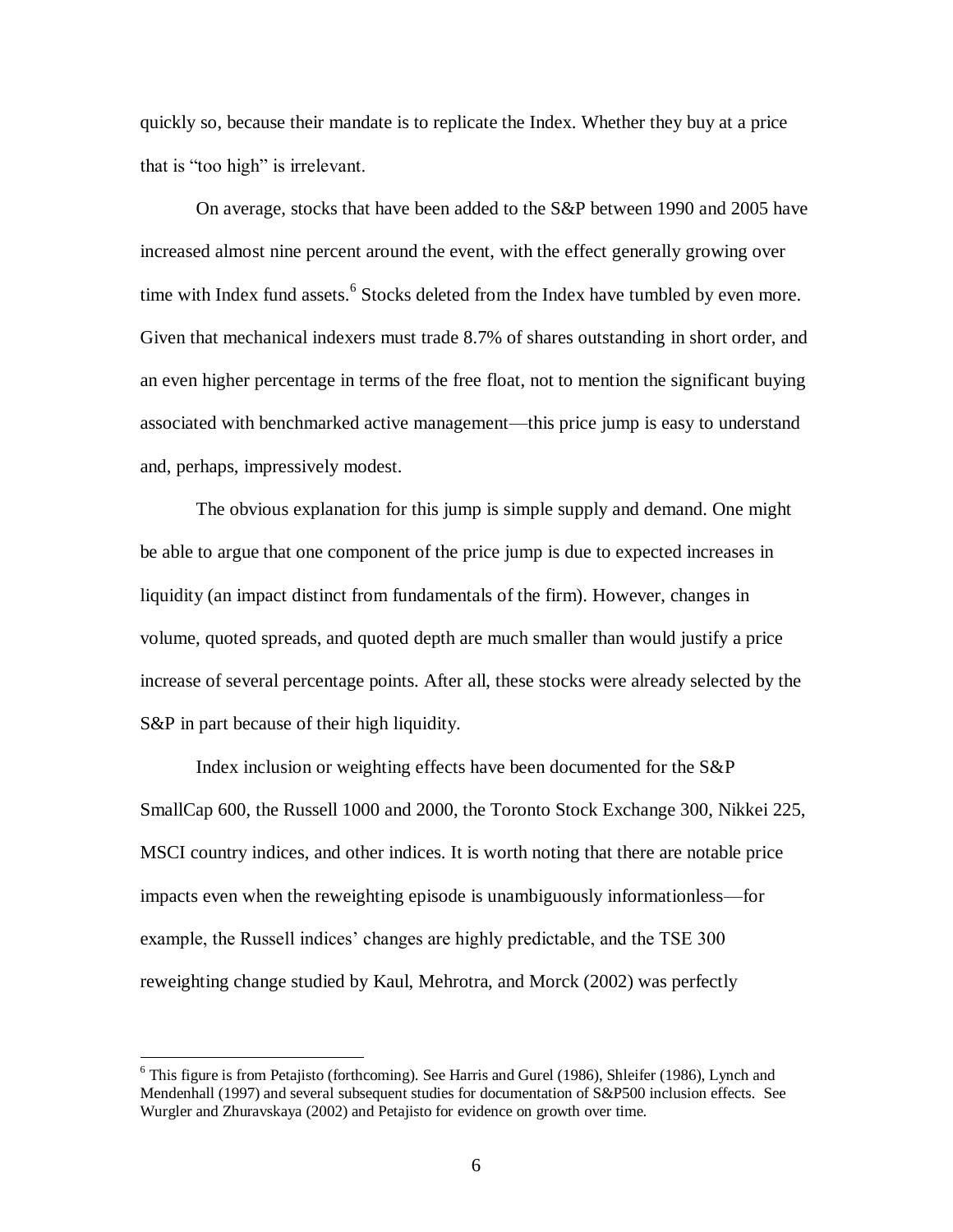predictable. The same broader economic issues that arise in connection with the S&P 500 may therefore also arise, to some extent, in international markets.

## *C. Comovement and Detachment*

If a one-time inclusion effect of a few percentage points were the end of the story, then the overall impact of indexing on prices would be modest. But the inclusion effect is just the beginning. The return pattern of the newly-included S&P 500 member changes magically and quickly. It begins to move more closely with its 499 new neighbors and less closely with the rest of the market. It is as if it has joined a new school of fish. Figure 2 illustrates the phenomenon. It is worth repeating that this pattern is occurring in some of the largest and most liquid stocks in the world.<sup>7</sup>

These comovement patterns are where the real economic impact starts. Just as the initial price jump is a result of sudden index fund demand for the new stock, the increased comovement with other members of the S&P 500 is related to the highly correlated index fund inflows and outflows that they experience.<sup>8</sup> To some degree, active managers with S&P benchmarks likely also contribute to this comovement, as discussed more below.

The net flows into index-linked products are both large and not perfectly correlated with other investors' trades. Indexers and index-product users are by definition pursuing different strategies from those of the more active investor. They are less interested in keeping close track of the relative valuations of index and non-index shares. Some are index arbitrageurs or basis traders who care only about price parity between

 $<sup>7</sup>$  In the S&P500, the beta changes reflect primarily an increased covariance in returns between the included</sup> stock and other S&P members; the standard deviation of returns of the included stock does not change much. Greenwood and Sosner (2007) find similar effects in Nikkei 225 changes.

<sup>&</sup>lt;sup>8</sup> Goetzmann and Massa (2003) show this effect at daily frequency.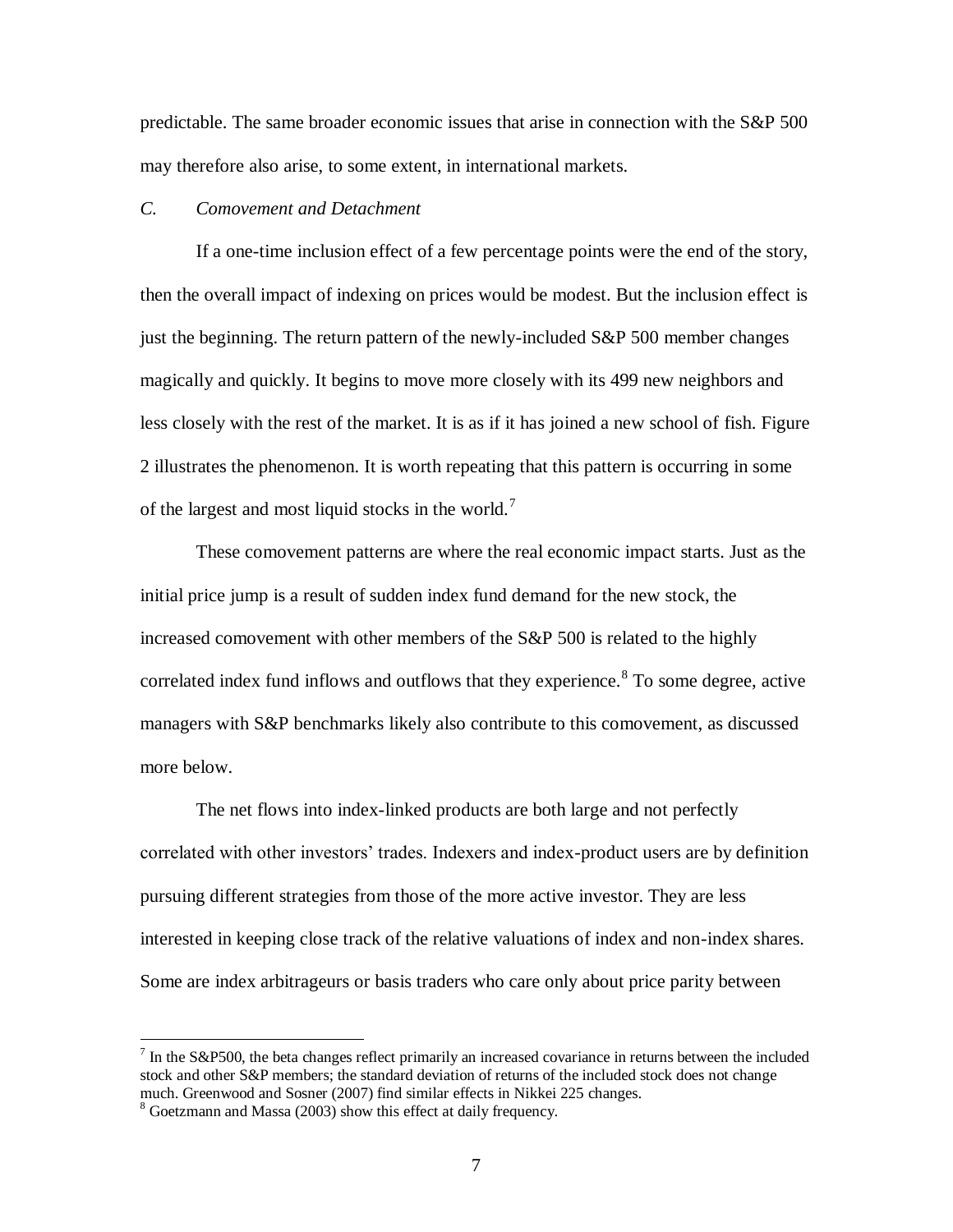index derivatives and the underlying stock portfolio. The upshot is that over time, the index members can slowly drift away from the rest of the market, a phenomenon I will call "detachment."

This price detachment is not just a theoretical concern. In an important paper, Morck and Yang (2001) find evidence that S&P 500 Index members have enjoyed a significant and increasing price premium, most likely due to the growth of indexing. They match each stock within the Index as closely as possible to a stock outside the Index, where comparability is defined in terms of size and industry, and then compare their valuations. Figure 3 shows their results. As of 1997, they find an S&P membership price premium on the order of  $40\%$ .<sup>9</sup>

This is much higher than the inclusion and deletion effects noted above. Part of the gap may be due to the fact that professional fund managers are now widely aware of the inclusion effects and are increasingly predicting future changes, thereby attenuating announcement effects when they materialize.<sup>10</sup> Alternatively, the full implications of Index addition may just take longer than a few days to materialize. For example, active managers may decide that the newly-added stock, even after the inclusion effect, is still undervalued relative to other Index members, the newly-natural comparison group.

Or perhaps Morck and Yu are simply overestimating the Index membership premium due to a subtle methodological problem. There is other evidence that the S&P 500 has detached over this period, however, in Cremers, Petajisto, and Zitzewitz (2010). They find that between 1980 an 2005, the S&P 500 has generated 82 basis points of

 $9$  The authors are updating their data and analysis through the present; it will be interesting to see the current estimate of the membership premium and the time variation that has occurred since 1997.

 $10$  Petajisto (forthcoming).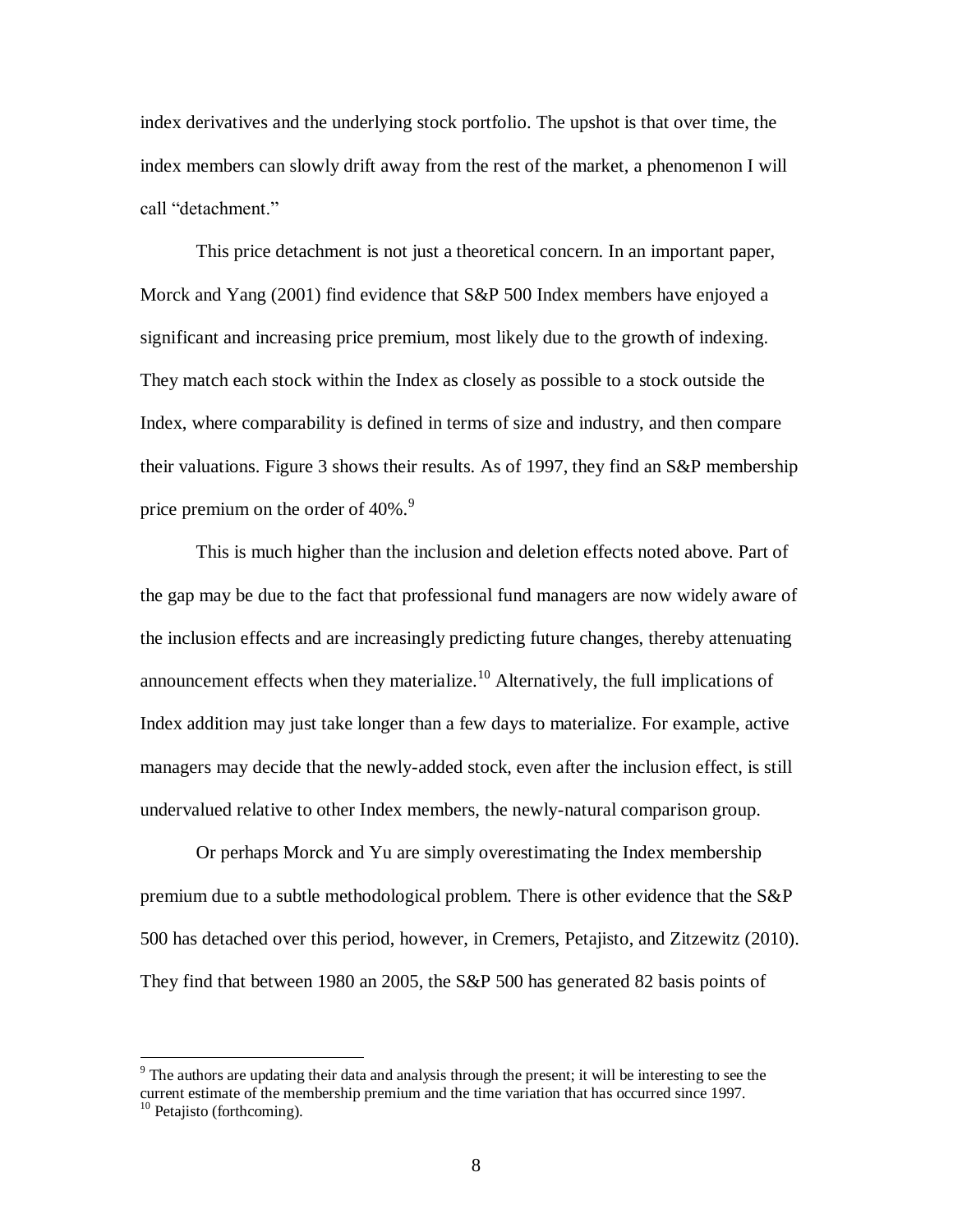annual "alpha" relative to the Carhart four-factor model. Cumulated over time, this implies a smaller but still substantial Index membership premium.

The comovement and detachment effects are difficult to measure precisely. But even if Morck and Yang's price premium estimate is too high by a factor of two, it would remain a large mispricing. Furthermore, there are reasons to suspect that Figure 2 may actually understate comovement distortions from index-based investing. This is because a number of indices' membership lists overlap. Consider a stock that is already in the S&P 500 but is then added to the MSCI North America Index and consequently the popular MSCI World Index. Figure 2 would not capture the MSCI effect, because the stock's existing membership in the S&P had exaggerated its pre-addition comovement with all of the other S&P stocks already in the MSCI indices.

In any case, the evidence is that stock prices are increasingly a function not just of fundamentals but also of the happenstance of index membership. This drives many of the negative consequences noted below.

#### *D. Bubbles and Crashes*

Investor reactions to index movements sometimes require increasing or decreasing exposure to the index, so feedback loops may arise in which shocks to prices lead to further demand, further shocks to prices, and further economic consequences. These cycles can operate at frequencies of both years and seconds.

One low-frequency loop involves simple return-chasing, and may be part of the story behind the Morck and Yang (2001) results. Indeed, they suggest that it is an "indexing bubble." Return-chasing is a well-documented phenomenon in the fund flows literature. The S&P 500 Index's visibility and the easy access to ETFs and Index funds

9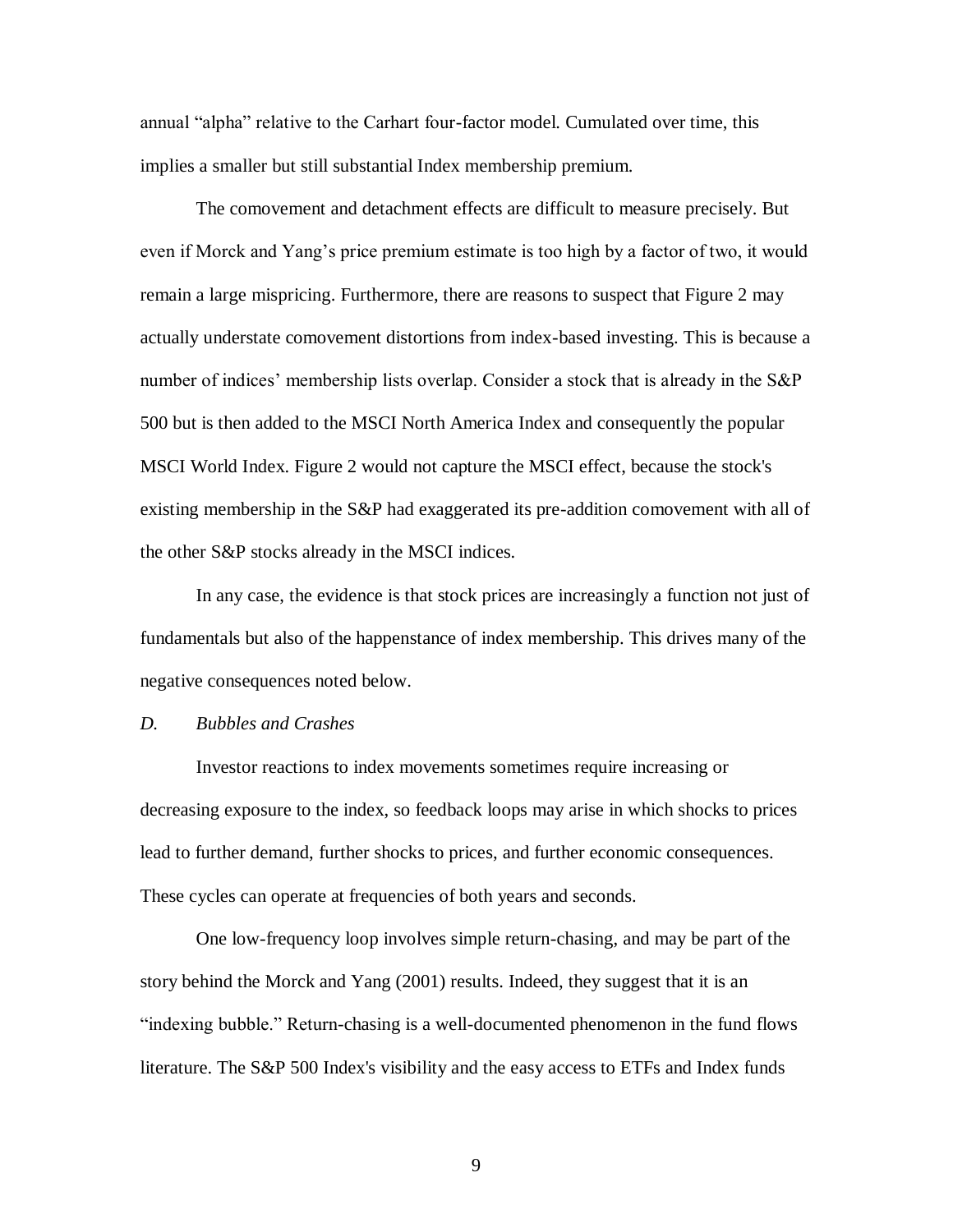facilitate a high sensitivity of flows to returns.<sup>11</sup> Active fund managers can face pressures to chase returns as well, including long-short investors, limiting arbitrage forces that would otherwise reduce detachment.<sup>12</sup> These effects are reinforced by the performance evaluation interaction discussed in more detail later—the increasing popularity of indexing inhibits the ability of active managers to beat that index and make the case for their strategies. This returns-chasing feedback loop could be much of the story behind the S&P membership premium and the positive index alphas in Cremers et al. (2010).

Index membership also affects high-frequency risks, and may encourage trading activity that exacerbates those risks. Dramatic examples include the crash of October 19, 1987 and the intraday "flash crash" of May 6, 2010. SEC investigations have centered on S&P 500 derivatives in both cases.

The causes of the October 1987 crash are unknown, but it did not originate in any U.S. market.<sup>13</sup> Nonetheless, some have argued that the shock propagated so quickly and dramatically due to a feedback loop involving portfolio insurance trades that used S&P Index futures to create synthetic puts:

The scenario is generally expressed as follows: An exogenous shock produces a stock market decline; that price decline triggers futures selling by portfolio insurers; such futures selling produces an undervaluing of the futures contract relative to the cash index; stock index arbitrageurs buy the relatively underpriced futures and sell the relatively overvalued stocks; stock prices fall further;

 $11$  Warther (1995) and many subsequent studies.

 $12$  Shleifer and Vishny (1997) and Brunnermeier and Nagel (2004).

 $13$  Roll (1988).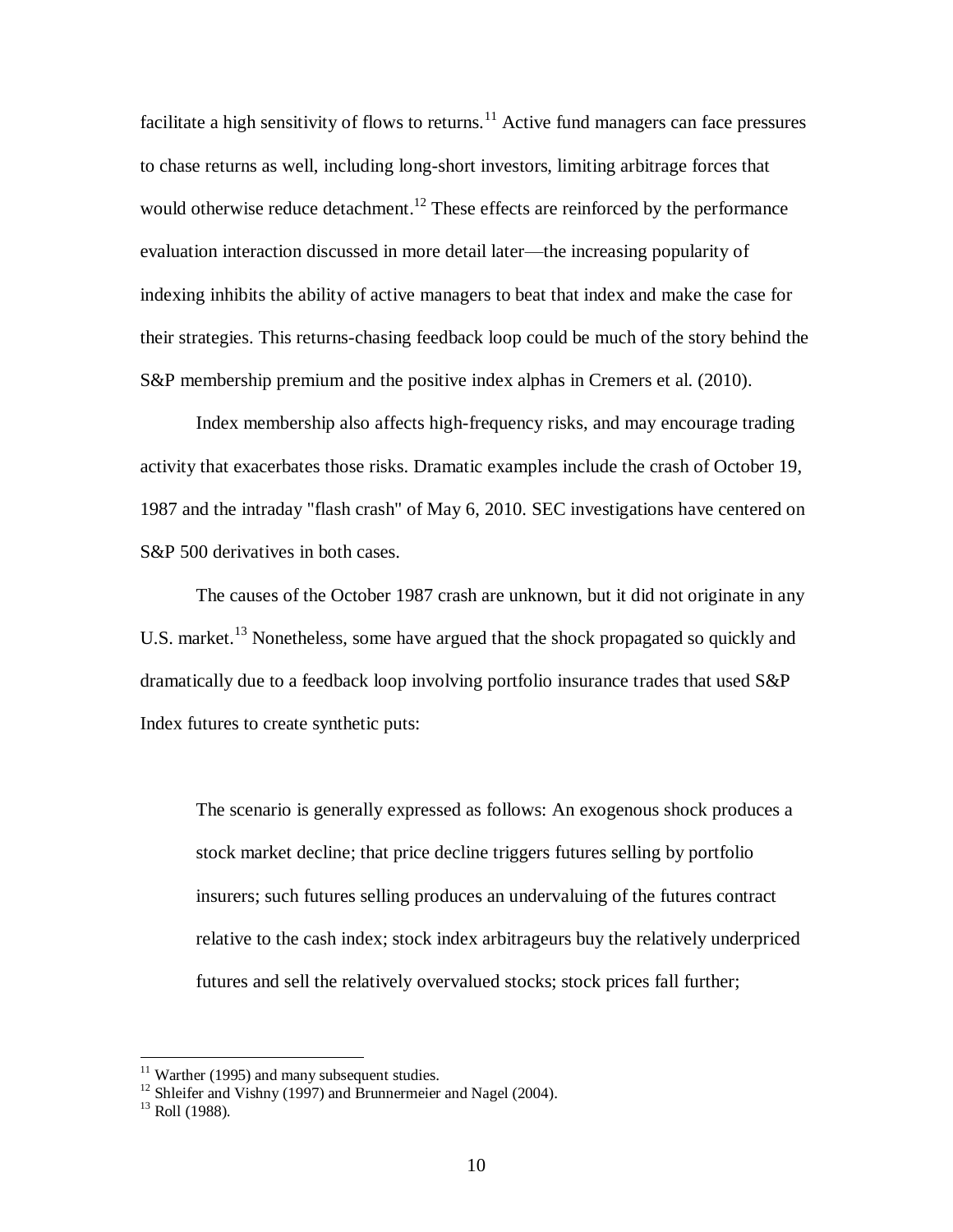declining stock prices induce additional selling by portfolio insurers; and the process begins anew.<sup>14</sup>

On October 19, S&P stocks declined an average of seven percentage points more than nonmembers of the same market capitalization.<sup>15</sup> This is a clear and dramatic example of the high-frequency risk—again, a systematic risk—that index membership creates.

The flash crash of May 6, 2010 is again drawing attention to an index-based product. SEC investigations are still ongoing, and no academic studies are available yet, but a prominent explanation involves S&P 500 e-mini Index futures. The story goes that a negative shock to S&P 500 prices or demand led to a large intraday price decline that was exacerbated by further selling in the futures, and so on. If this is correct, the basic mechanisms that played a role in the October 1987 crash seem to still be here twentythree years later.

To be clear, these stories hardly suggest that the world would be better off without index derivatives. They just raise the question how differently these episodes would have unfolded in a counterfactual world in which trading in index members would be limited to their floating shares outstanding.

## *E. The Cross-Sectional Risk-Return Relationship*

The basic proposition of asset pricing theory is the positive relationship between risk and expected return. Numerous models take a risk-averse marginal investor as given and derive this as an equilibrium relationship. It is an intuitive and appealing proposition.

<sup>&</sup>lt;sup>14</sup> Tosini (1987, p. 31). See also Harris (1988) and MacKinlay and Ramaswamy (1988) for evidence relevant to this mechanism, and Carlson (2007) for additional analysis of the Federal Reserve's role around the crash.

<sup>&</sup>lt;sup>15</sup> Blume, MacKinley, and Terker (1989).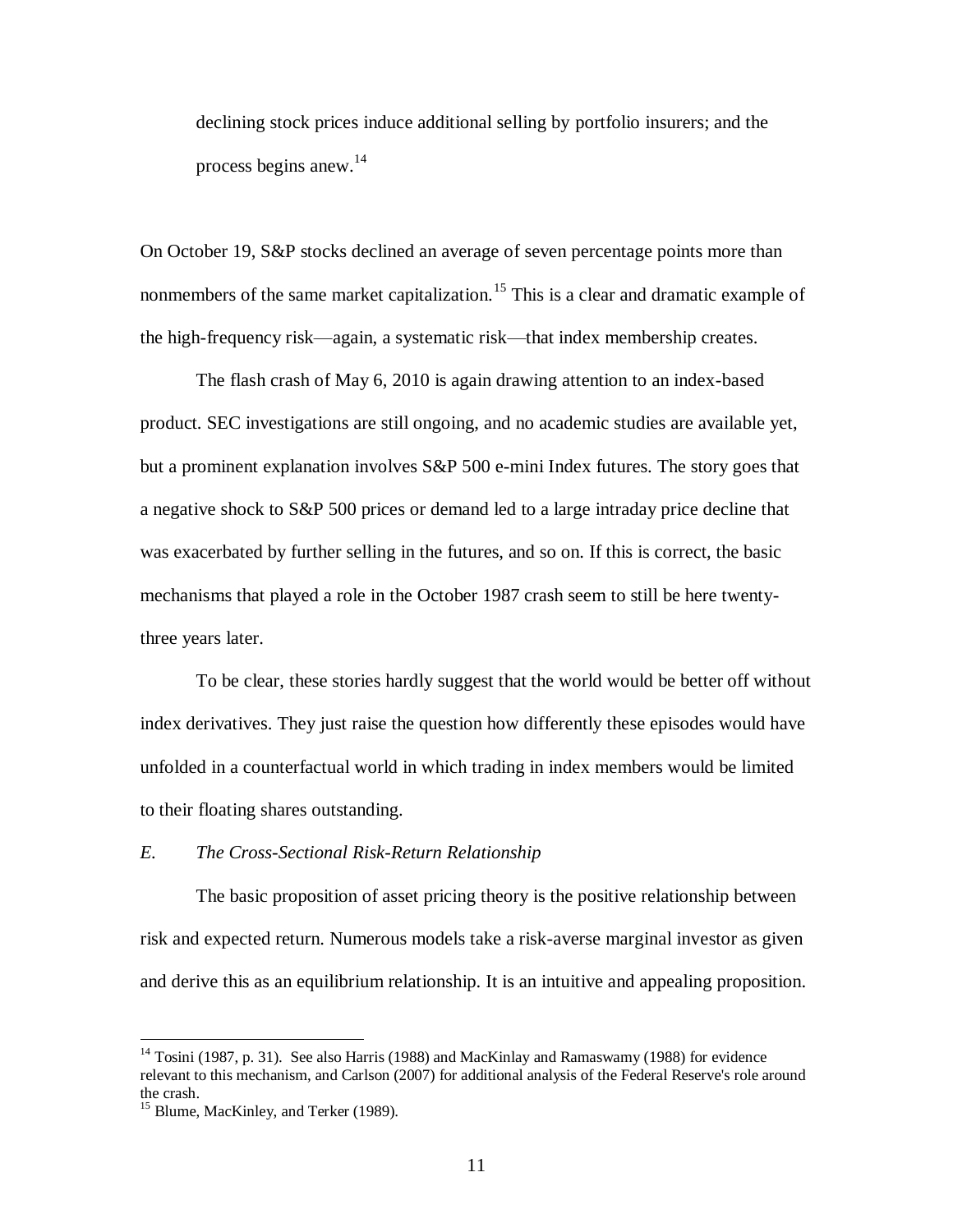It is taught as both a normative principle and often, at least implicitly, as a descriptively accurate one.

It is surprising that not more investors, teachers and students are aware that *within* the stock markets, this proposition has been incorrect. High risk stocks have, on average, delivered *lower* returns than low risk stocks in both U.S. markets and those around the world.<sup>16</sup> Illustrative results for U.S. stocks are plotted in Figure 4. A \$1 investment in a low beta portfolio in 1968 grows to \$60.46 by 2008, while the same investment in a high beta portfolio yields \$3.77. The high beta portfolio actually has a *negative* real return; the 2008 portfolio adjusted for inflation is worth 64 cents. Restricting to larger cap stocks doesn't significantly change the qualitative picture. The figure and following discussion are drawn from Baker, Bradley, and Wurgler (2010).

Surprisingly, academics have turned attention to this spectacular anomaly only recently. It is introduced here because there is reason to believe that it is exacerbated by the practice of benchmarking professional investors, which in turn is facilitated by the popularity of certain indices. The SEC requires every mutual fund to report a benchmark in their prospectus, and almost all institutional products specify one. There are good reasons why investors like to use the MSCI World, S&P 500, Russell 2000, or another index as a benchmark.<sup>17</sup> But Baker et al. (2010) suggest that benchmarking may interfere with managers' incentives to enforce the risk-return relationship.

The problem is that managers benchmarked against a simple index will tend to favor high beta stocks. Suppose a long-only manager is benchmarked against the market

 $16$  See Haugen (1975) and Ang, Hodrick, Xing, and Zhang (2006, 2009).

<sup>&</sup>lt;sup>17</sup> Elton, Gruber, and Blake (2003) and Cremers and Petajisto (2009) find that the S&P 500 is the most frequently used benchmark by mutual funds. It is used even by some funds with small-cap, value, and growth strategies.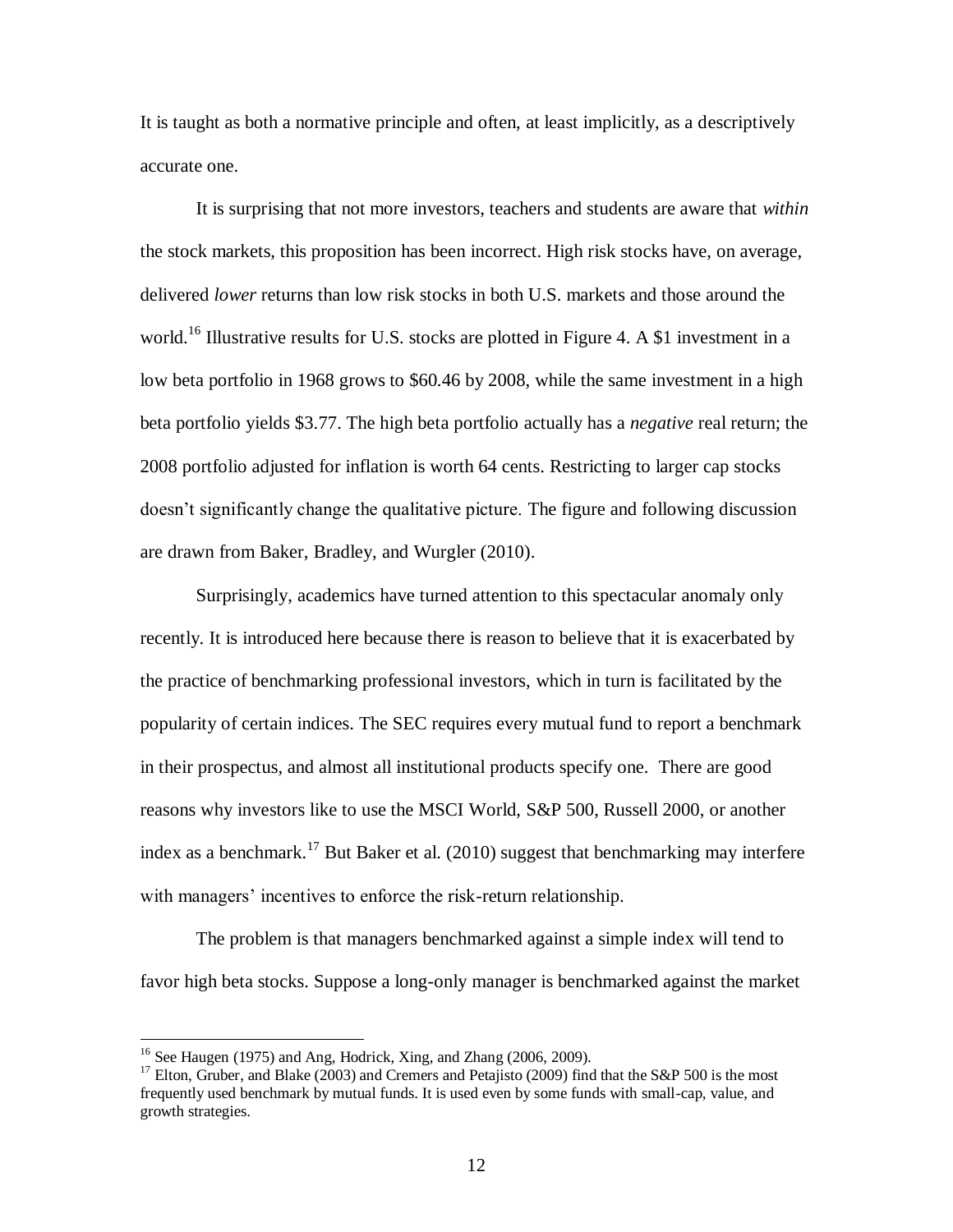portfolio and its expected excess return is 10%. Suppose the institutional manager finds a stock with beta of 0.75 that is underpriced against a standard CAPM benchmark with an alpha of 2%. The expected excess return on the stock is 9.5%. But even though this stock is underpriced, the manager expects it to underperform the benchmark by 0.5%. In other words, for a manager benchmarked against the market portfolio, a stock with an alpha of 2% can be a candidate for *underweighting*. A similar argument shows that such a manager is also incentivized to *overweight* a low or negative alpha, high beta stock, unless the alpha is extremely negative.<sup>18</sup> Put differently, maximizing the so-called information ratio, which puts excess returns against a benchmark in the numerator (and tracking error in the denominator), is a different objective function than maximizing the Sharpe ratio, which has excess returns over the riskless rate in the numerator.

The bottom line is that many of the investors that have enough sophistication and capital to potentially correct the anomaly are handcuffed by their mandates. These incentives may well make the risk-return anomaly worse. Figure 4 does suggest that the anomaly has not diminished over time. It may even have grown a bit with the trend towards increased institutional ownership.

## **III. Economic Consequences**

 $\overline{a}$ 

The mispricings noted above would be a sideshow put on by the stock market, if stock prices did not affect so many real economic decisions. Every decision that depends on stock prices is therefore distorted by mispricing. We review some such decisions faced by corporate managers and some faced by investors.

 $18$  Important to the example is that the manager cannot leverage. Baker et al. review the evidence that broadly supports this assumption.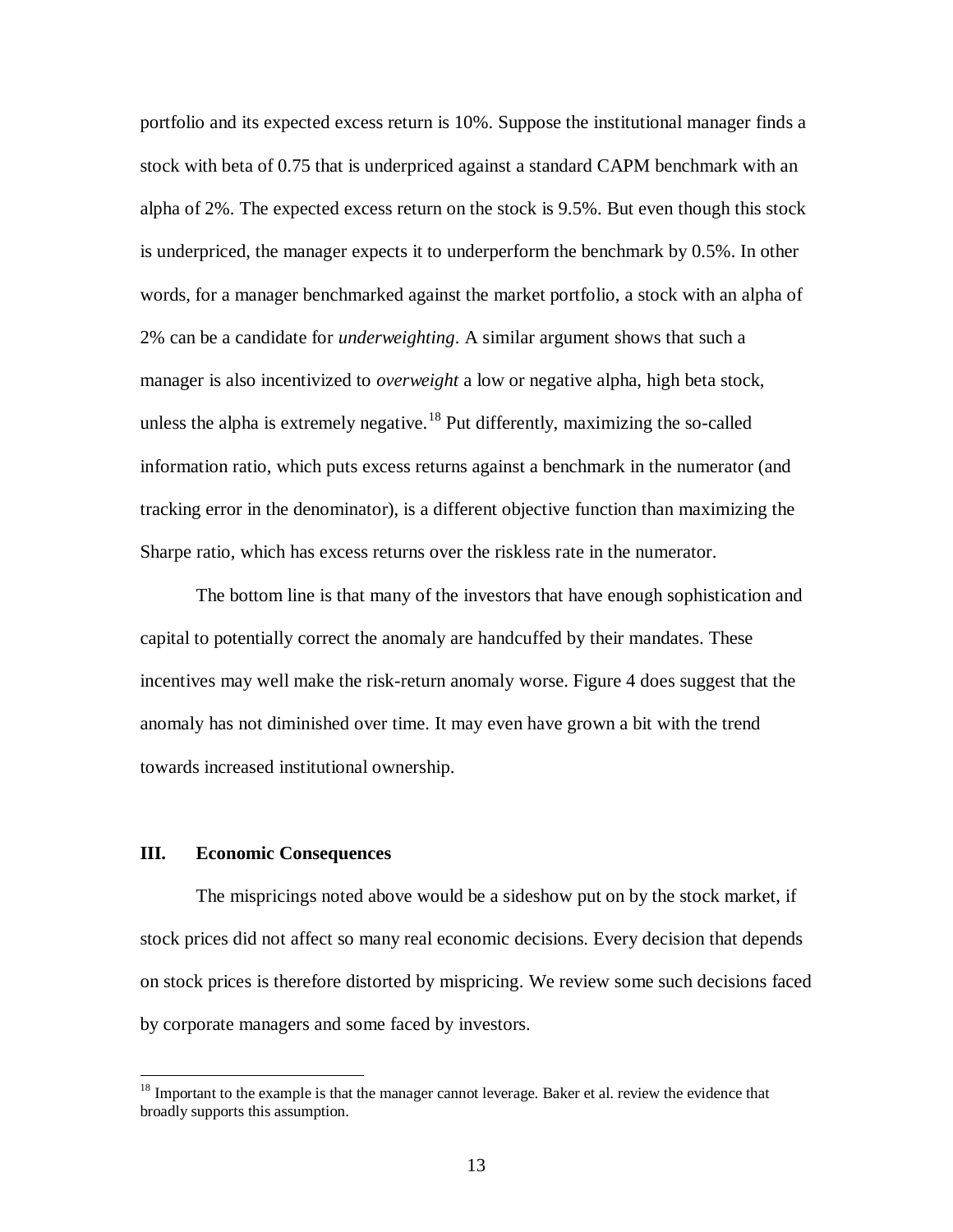#### *A. Corporate Investment and Financing*

There are a number of ties between the stock market and corporate investment policy. A familiar mechanism that links indexing to investment decisions is the calculation of market betas for inputs to the CAPM. Although the model is empirically inaccurate, indeed backward, it nonetheless continues to be taught to students and widely used in practice. A survey found that 73.5% of CFOs use that model in capital budgeting.<sup>19</sup>

What are the consequences for real investment? The (equal-weighted) average stock added to the S&P500 sees its beta increase by 0.10. With a market risk premium of 10%, the CAPM implied cost of equity for the average addition rises by 1%. Managers of these firms will find that fewer projects are positive NPV. This is ironic, given anecdotal evidence that managers are generally delighted at S&P 500 inclusion in part because they believe it improves access to capital markets.

Another effect on the cost of capital works through credit scoring models. These models place market valuations at the center; the greater the equity valuation, the greater the distance to default. This effect appears in Moody's KMV model, the Merton model, and Altman's  $Z$ -score.<sup>20</sup> Debt financing is more important than equity, especially for large firms, suggesting the price premium associated with S&P500 membership in Figure 3 is again likely to affect corporate investment. Here, the direction of the investment effect is time-varying; it depends on whether Index members are at a premium or a discount.

 $19$  Graham and Harvey (2002).

<sup>&</sup>lt;sup>20</sup> Return volatility plays a large role as well in these models. My calculations using the data of Barberis et al. (2005) do not show any significant change in volatility at standard horizons, so the effects of index membership on credit risk would come mainly through valuation levels.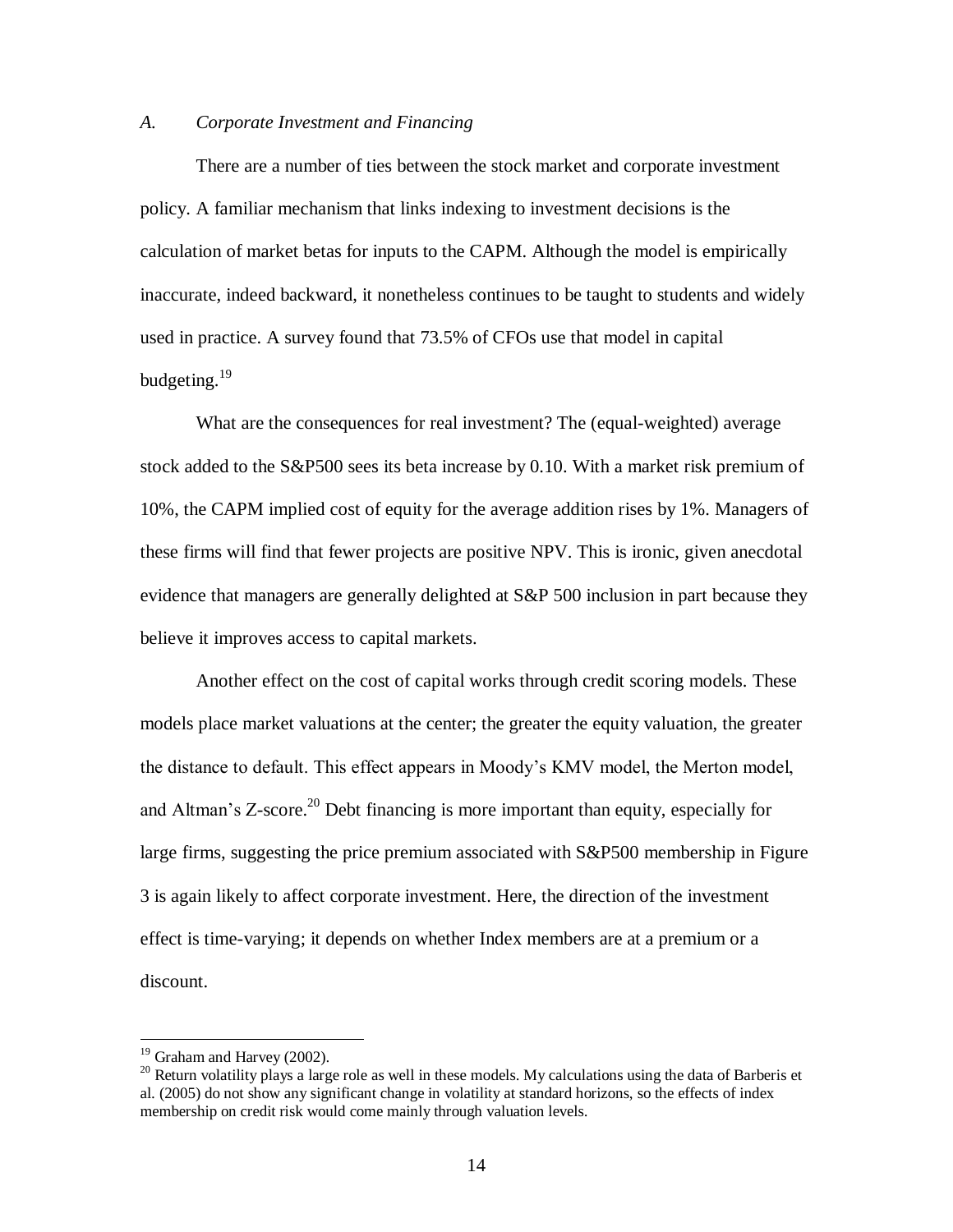Finally, stock market valuations affect corporate investment from an (average) Tobin's Q channel, where they are used as proxies for the profitability of investment. Like the credit risk effect, this mechanism induces a time-varying effect on investment that depends on the prevailing valuations of Index members.

Massa, Peyer, and Tong (2005) are first to examine some these predictions. They find that new S&P 500 inclusions increase their rate of equity issuance and reduce their leverage. Greater effects occur among firms that jumped more when they were initially included. The cost of equity is notoriously hard to measure, but the authors argue that reduces the cost of equity, driving the equity issuance results. These results do not support the beta-increase channel noted above. They are consistent with the credit scoring and Tobin's Q channels in the context of S&P membership.

#### *B. Investor Decisions*

Index-driven mispricings affect expected returns and volatility. They also degrade investors' ability to measure fund manager skill.

#### *B.1. Investing in Index Funds*

A main selling point for index funds has been comprehensive, low-cost diversification. The S&P 500 Index's detachment means, however, that it is reflecting less and less the performance of the full stock market. Index funds based on the more comprehensive Wilshire 5000 (which has included as many as 7,200 stocks) are now providing more robust diversification and stock market exposure.

Not only are index fund owners experiencing extra risk in the form of lowfrequency detachment, index-based trading creates more risk at higher frequency. The reason is that it is a focal point for those who want to change their stock market exposure

15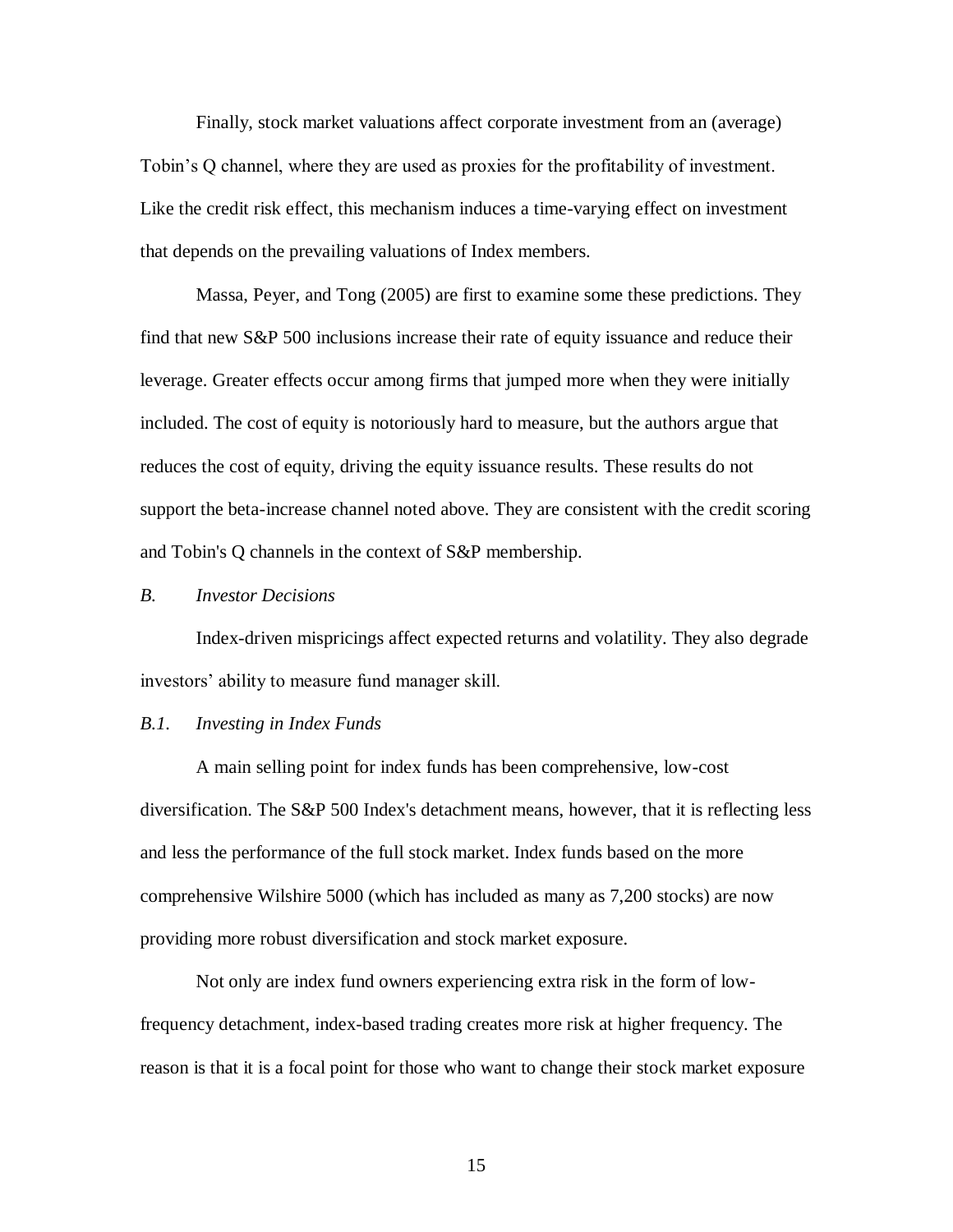in a hurry. For an index fund investor, reallocating from a stock market index fund to a bond fund or cash involves two trades, rather than hundreds of individual stock sales. To the extent that investment managers regard index membership as shorthand for liquidity, additional trading pressure may be concentrated on members. "Index trader risk" could be seen as a particular form of noise trader risk; two dramatic crashes that may have included this risk were discussed earlier.

Index funds can also have interesting expected returns properties that again may confuse rather than simplify portfolio choice. There are several possibilities.

Suppose the cap-weighted index starts with each stock at fundamental value. An i.i.d. mispricing shock would then lead the index fund investor to be overweight overvalued stocks. As prices correct over time, this leads to a drag on performance for cap-weighted portfolios, potentially contributing to the observed long-term underperformance of cap-weighted indices relative to equal-weighted indices. Yet if there is an unknown distribution of mispricing in the starting portfolio, as is presumably the case, then we can't make such a sweeping conclusion. See Perold (2007) for a careful discussion of these issues.

A second and very different possibility is that the market tends to underreact to stock-specific news. This does appear to be a stylized fact. In this world, the capweighted portfolio's automatic movement toward stocks with positive news shocks induces what might be considered an attractive portfolio tilt; to invest in the cap-weighted index is to pursue something resembling a large-cap momentum strategy.

A third plausible case involves the hypothesized indexing bubble. Figure 3 shows that S&P 500 Index members have been on a roll, but if they are overpriced then

16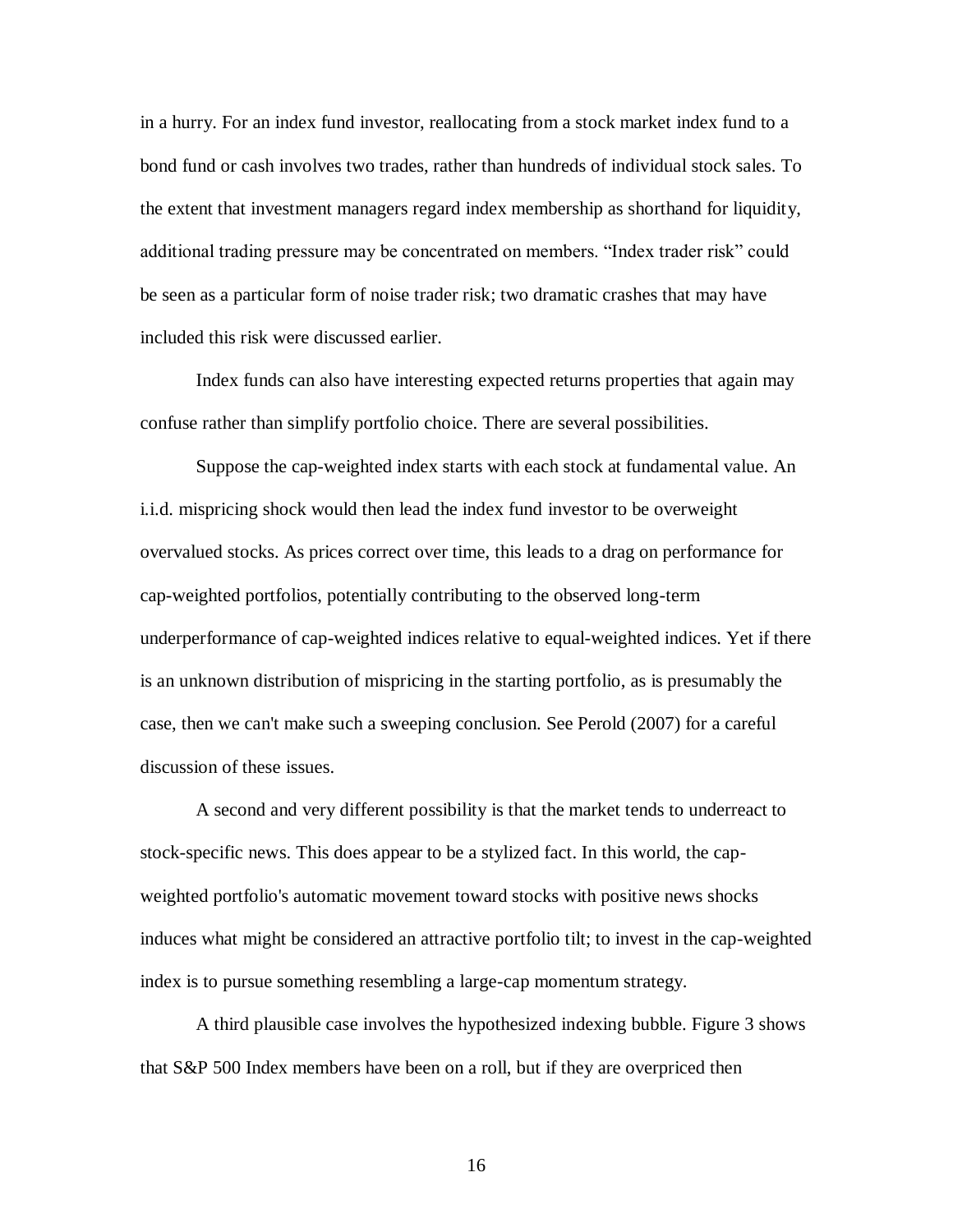presumably this can't last forever. If this is indeed a bubble, then to invest in the capweighted Index is to pursue a strategy resembling a large-cap growth and momentum strategy, at least before the bubble pops.

For the sake of completeness, we can mention the textbook case. The market is informationally efficient and therefore indexing using a subset of the stock universe cannot, on average, be beaten. Unfortunately, the evidence does not support the blanket assumption of market efficiency (I wouldn't write this paper if it did), leaving all of the other messy, non-mutually exclusive possibilities.

Clearly, the line between passive and active investment is blurrier than usually presented. In a world of inefficient markets—apparently, our world—to invest in a capweighted index is implicitly to assume an investing strategy and take a view on the predictability of stock returns. Ambiguity about what cap-weighted indexing represents complicates the would-be passive investor's portfolio decision.<sup>21</sup>

The good news is that there are opportunities for the sophisticated investor. Crosssectional risk-return inversion provides an attractive investment opportunity. Institutional mandates that are flexible enough to capture this include maximum Sharpe ratio, minimum volatility, and absolute returns. The lack of clear benchmarks reduces transparency and accountability, though. Pension and endowment funds would find it more difficult to keep track of aggregate risk exposures.

## *B.2. Performance Evaluation*

 $\overline{a}$ 

Finally, index detachment makes it harder to evaluate investment managers. If index members are moving as a separate category, using them as a yardstick to measure a

 $21$  Petajisto (forthcoming) points out that the index inclusion effect itself represents a hidden cost on the order of 25 basis points per year on the S&P 500 and about twice that for the Russell 2000.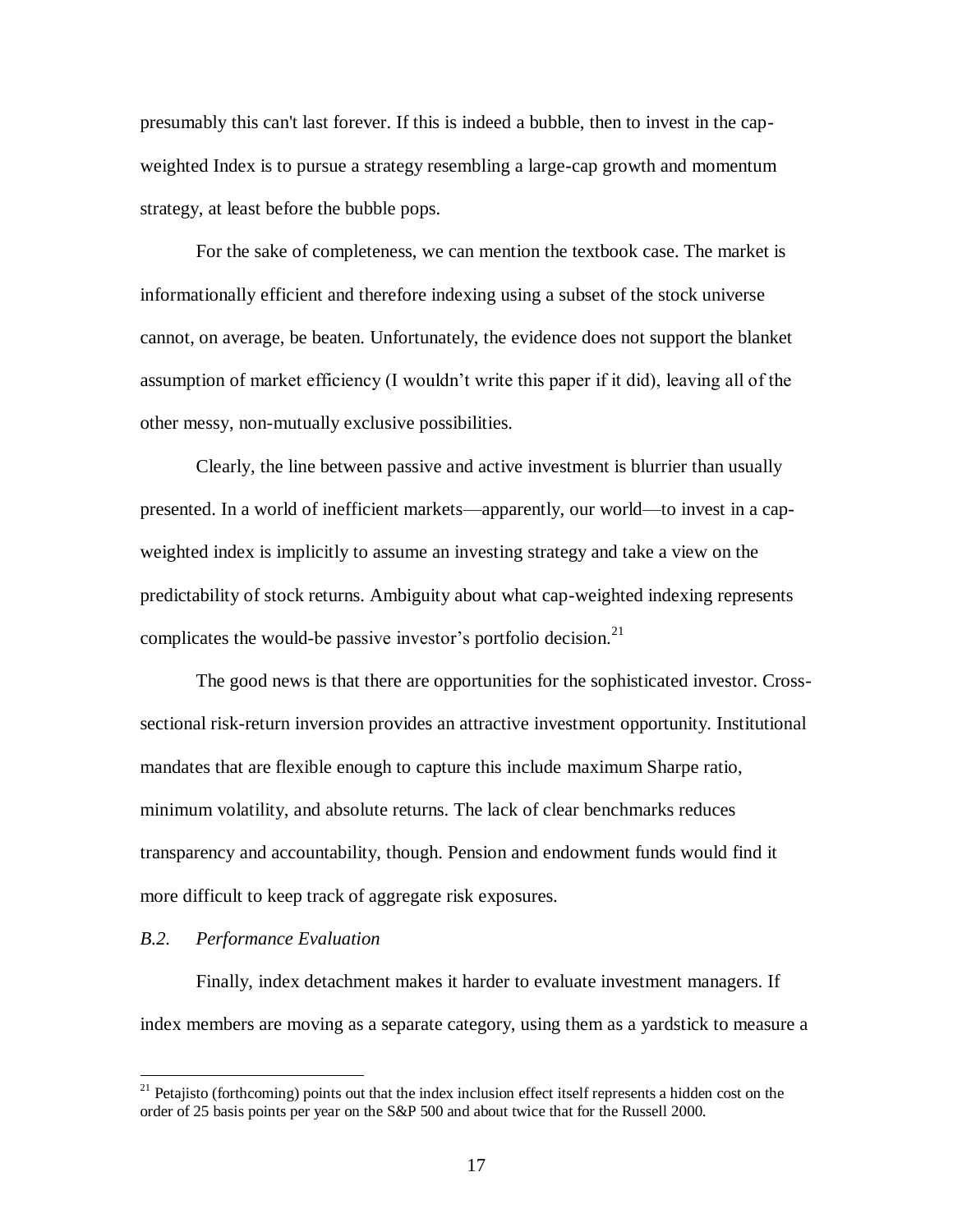manager's skill is problematic.<sup>22</sup> Performance relative to the index becomes periodspecific: the likelihood of beating the index depends on which way the detached index members happened to move relative to nonmembers.

If there was an indexing bubble, then the associated high benchmark returns have created a headwind for active managers for decades. Indeed, as noted above, the S&P 500 did have "alpha" relative to common expected return models over the 1980 to 2005 period in which indexed assets exploded.

The popularity of indexing may not be simply a reflection of the fact that active managers are unable, on average, to beat the index—it may actually be contributing to their underperformance. Likewise, if the indexing bubble pops, or even springs a slow leak, even many low-skilled active managers will outperform the benchmark, and the popularity of indexing may wane. In a world with substantial index detachment, estimates of the relative alpha-generating skill across managers are still possible, but absolute statements about even the average fund manager's skill are quite tenuous.

#### **IV. Looking Forward**

 $\overline{a}$ 

Indices and index-based trading are innovations that have not come for free. The economic implications are not well-researched, and some are inherently difficult to measure, but they no doubt exist to some extent and are likely to grow in accord with the growth of index-based investing.

What are the policy implications? There may be none. There is no practical way to redeploy the trillions of dollars now indexed in a way that reduces their economic

 $22$  Sensoy (2009) finds that mutual fund flows are sensitive to performance relative to inappropriate benchmarks.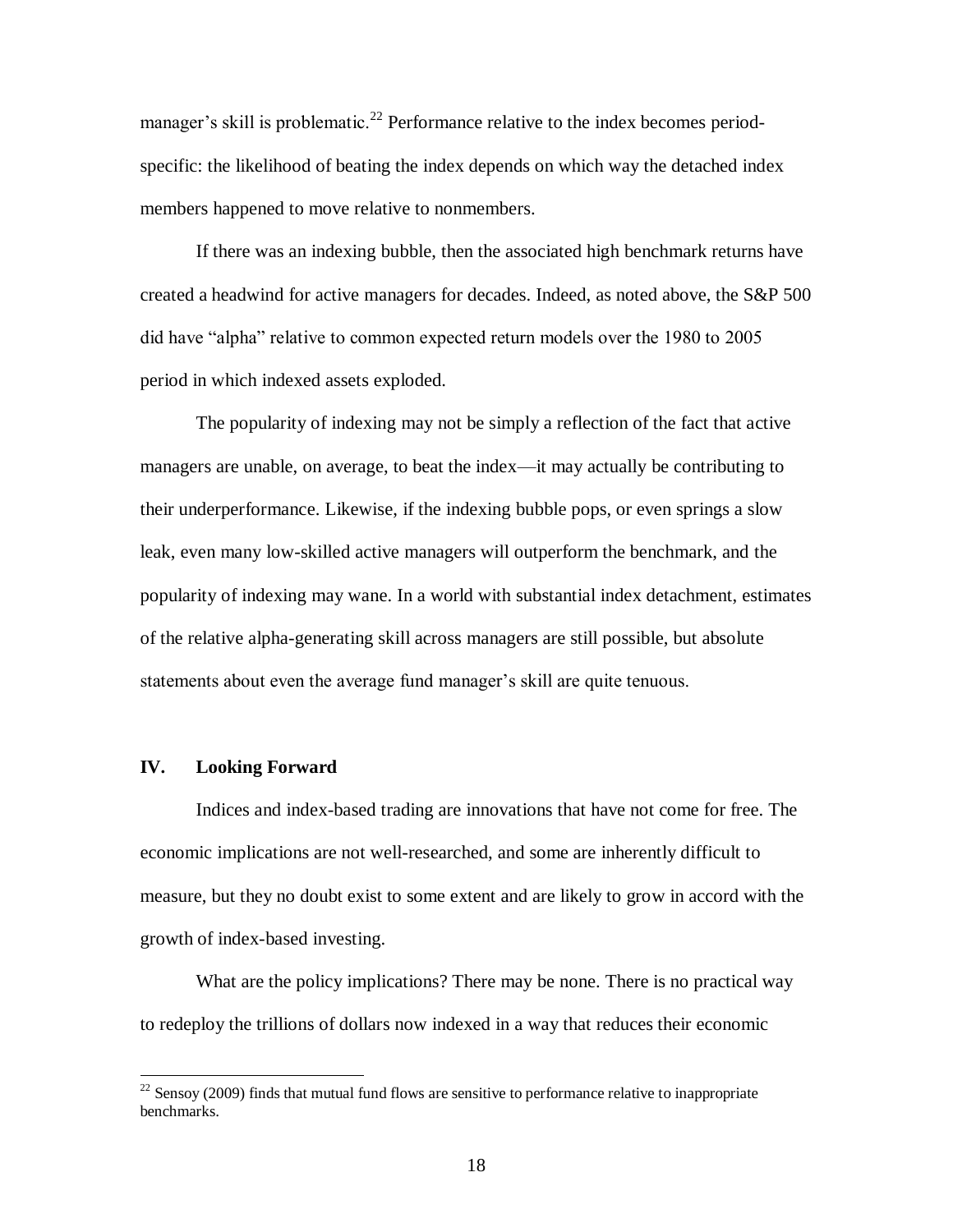consequences. But we can at least consider a variety of thought experiments that involve small reforms.

A mass shift to the use of broader market indices would mitigate some of the problems discussed here. As of this writing, the S&P 500 represents about 78% of total U.S. market capitalization, so the risk reductions from a hypothetical mass shift to, say, the Wilshire 5000 (assuming the wish to retain a U.S. focus) would not be overwhelming. Mid-caps and small-caps do diversify a large-cap portfolio, however. Furthermore, if the S&P 500 membership price premium is as large as Morck and Yang suggest, 78% of total market cap overstates the proper weight of the S&P. If the Index lost its putative 30% premium, for example, then its corrected share of the market would be closer to 60%. This would imply greater benefits to a mass move to a broader index.

Yet even this modest suggestion has some problems. At some point, the marginal firm is too small to handle its share of net flows without large price impacts. Adding midcaps and smaller-caps to the mix would also destroy some of their current diversification benefits via comovement increases, and perhaps adversely affect the capital budgeting decisions of the new inclusions. The optimal breadth for a single U.S. stock market index, from the perspective of overall benefits and costs to all of those affected by stock prices, is probably more than (most of) the largest 500 stocks but fewer than the largest 5000. As the markets grow, so too would this optimal breadth.

Practically speaking, the interest in new cap-weighted indices may be approaching certain limits. With more than 20,000 readily investable equities worldwide, there are in principle over  $2^{20,000}$  sets of securities that could be assembled, which is far greater than the number of atoms in the universe. But the number of U.S. indices reported

19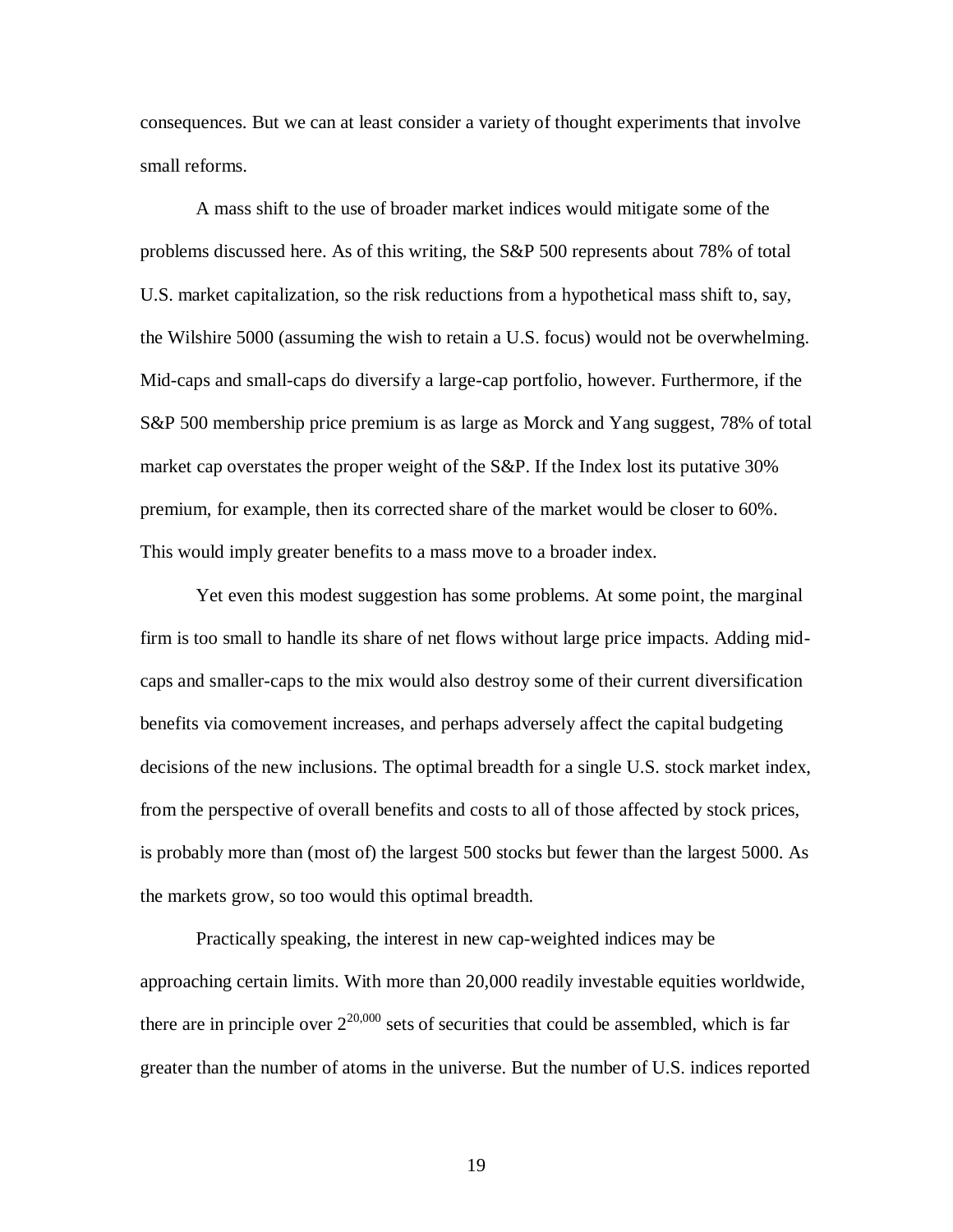in the *Wall Street Journal* in Figure 1 has plateaued at around twenty; international market indices make up most of the recent growth. Apparently, the U.S. market has been carved up as much as most *Journal* readers need.

The frontiers of index definition involve new combinations of weighting schemes, geographical areas, and industries. One interesting development is the introduction of socalled fundamental indexing strategies, in which holdings are weighted by variables such as dividend yield rather than market capitalization. These strategies are sometimes promoted under the claim that capitalization-weighted indices are generally overweight overvalued stocks. While that claim is flawed, as we have discussed, these strategies do represent a novel approach to active investing and may stimulate informative new indices.

Indices and index-based investing are innovations that are here to stay and have rightly become central to modern investing. The consequences are here to stay as well. Research on the magnitude of the economic distortions they cause is needed, as are suggestions how regulators and market structures might reduce them.

20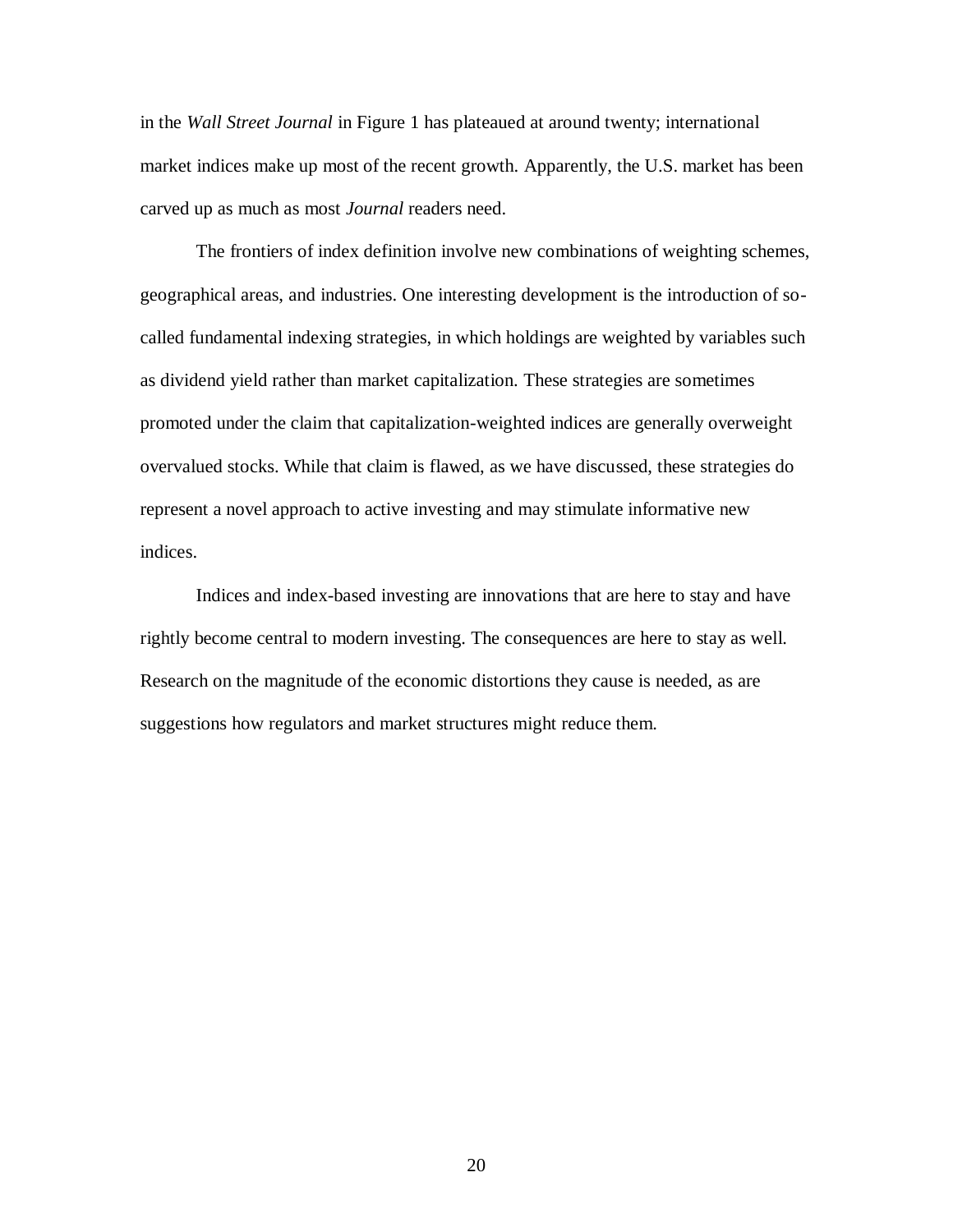## **References**

Ang, Andrew, R. Hodrick, Y. Xing, X. Zhang. "The Cross-Section of Volatility and Expected Returns." Journal of Finance, 61 (2006), pp. 259-299.

Ang, Andrew, R. Hodrick, Y. Xing, X. Zhang. "High Idiosyncratic Volatility and Low Returns: International and Further U.S. Evidence." Journal of Financial Economics, 91 (2009), pp. 1-23.

Baker, Malcolm, B. Bradley, J. Wurgler. "Benchmarks as Limits to Arbitrage: Understanding the Low Volatility Anomaly." Financial Analysts Journal, forthcoming (2010).

Barberis, Nicholas, A. Shleifer, J. Wurgler. "Comovement." Journal of Financial Economics 75 (2005), pp. 283-317.

Blume, Marshall E., A. C. MacKinley, B. Terker. "Order Imbalances and Stock Price Movements on October 19 and 20, 1987." Journal of Finance 44 (1989), pp. 827-848.

Brunnermeier, Markus, S. Nagel. "Hedge Funds and the Technology Bubble." Journal of Finance 59 (2004), pp. 2013-2040.

Carlson, Mark. "A Brief History of the 1987 Stock Market Crash with a Discussion of the Federal Reserve Response." Federal Reserve Board of Governers Finance and Economics Discussion Series no. 13 (2007).

Cremers, K. J. Martijn, A. Petajisto. "How Active is Your Fund Manager? A New Measure That Predicts Performance." Review of Financial Studies 22 (2009), pp. 3329- 3365.

Cremers, K. J. Martijn, A. Petajisto., E. Zitzewitz. "Should Benchmark Indices Have Alpha? Revisiting Performance Evaluation." Yale School of Management working paper (2010).

Elton, Edwin J., M. J. Gruber, C. R. Blake. "Incentive Fees and Mutual Funds." Journal of Finance 58 (2003), pp. 779-804.

Goetzmann, William N., M. Massa. "Index Funds and Stock Market Growth." Journal of Business 76 (2003), pp. 1-28.

Graham, John, C. Harvey. "How do CFOs Make Capital Budgeting and Capital Structure Decisions?" Journal of Applied Corporate Finance 15 (2002), pp. 8-23.

Greenwood, Robin, N. Sosner. "Trading Patterns and Excess Comovement of Stock Returns." Financial Analysts Journal 63 (2007), pp. 69-81.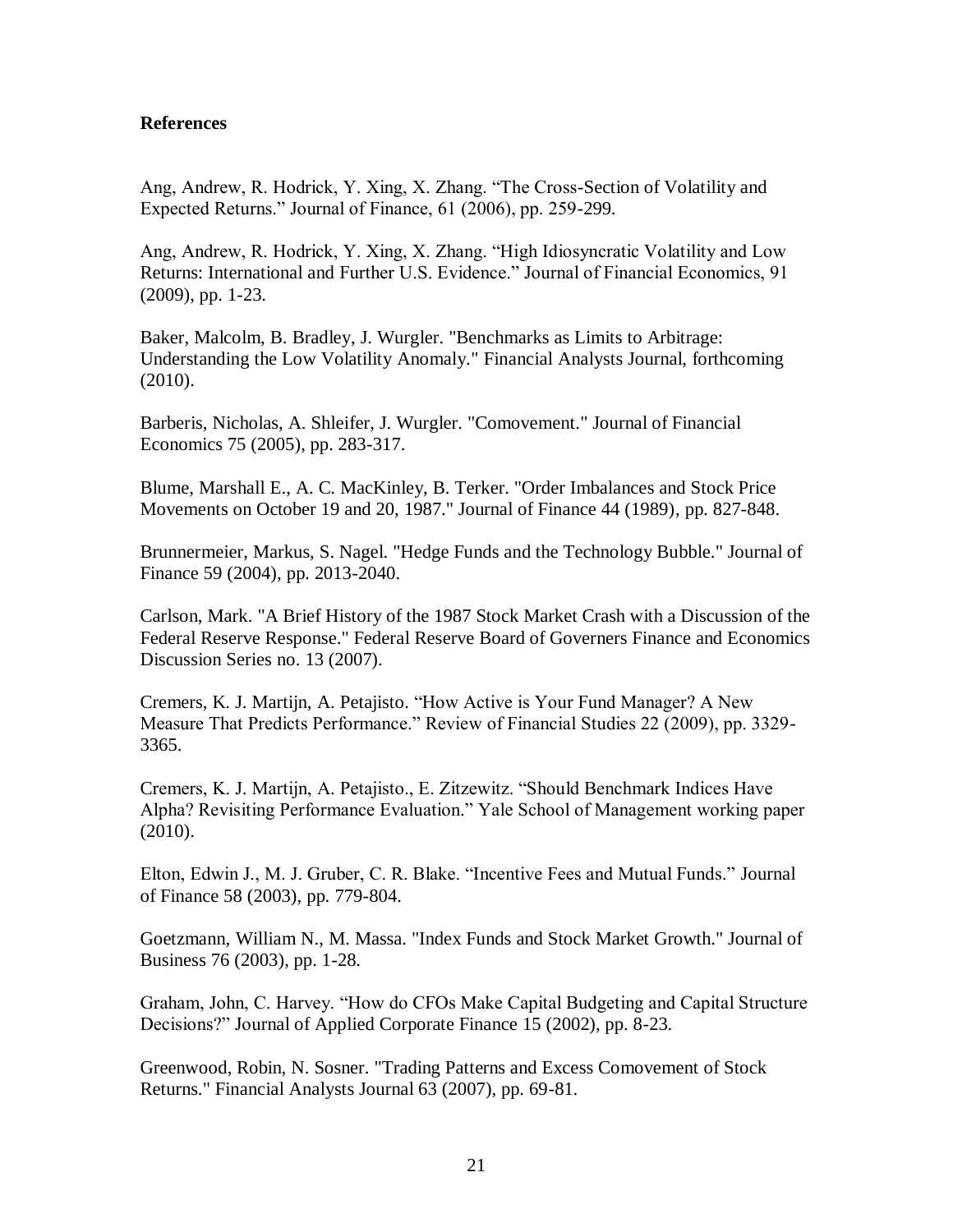Harris, Larry, E. Gurel. "Price and Volume Effects Associated with Changes in the S&P 500: New Evidence for the Existence of Price Pressures." Journal of Finance 41 (1986), pp. 815-829.

Haugen, Robert A., A. J. Heins. "Risk and the Rate of Return on Financial Assets: Some Old Wine in New Bottles." Journal of Financial and Quantitative Analysis 10 (1975), pp. 775-784.

Kaul, Aditya, Vikas Mehrotra, R. Morck. "Demand Curves for Stocks *Do* Slope Down: New Evidence from an Index Weights Adjustment." Journal of Finance 55 (2002), pp. 893-912.

Lynch, Anthony, R. Mendenhall. "New Evidence on Stock Price Effects Associated with Changes in the S&P 500 Index." Journal of Business 70 (1997), pp. 351-383.

MacKinlay, A. Craig, K. Ramaswamy. "Index-Futures Arbitrage and the Behavior of Stock Index Futures Prices." Review of Financial Studies 1 (1988), pp. 137-158.

Massa, Massimo, U. Peyer, Z. Tong. "Limits of Arbitrage and Corporate Financial Policy." INSEAD Working Paper (2005).

Morck, Randall, F. Yang. "The Mysterious Growing Value of S&P Index Membership." NBER Working Paper No. 8654 (2001).

Petajisto, Antti. "The Index Premium and Its Hidden Cost for Index Funds." Journal of Empirical Finance, forthcoming.

Perold, Andre. "Fundamentally Flawed Indexing." Financial Analysts Journal 63 (2007), pp. 31-37.

Roll, Richard. "The International Crash of October 1987." Financial Analysts Journal 44 (1988), pp. 19-35.

Sensoy, Berk A. "Performance Evaluation and Self-Designated Benchmark Indexes in the Mutual Fund Industry." Journal of Financial Economics 92, pp. 25-39.

Shleifer, Andrei. "Do Demand Curves for Stocks Slope Down?" Journal of Finance 41 (1986), pp. 579-590.

Shleifer, Andrei, R. W. Vishny. "The Limits of Arbitrage." Journal of Finance 52 (1997), pp. 35-56.

Tosini, Paula. "Stock Index Futures and Stock Market Activity in October 1987." Financial Analysts Journal 44 (1988), pp. 28-37.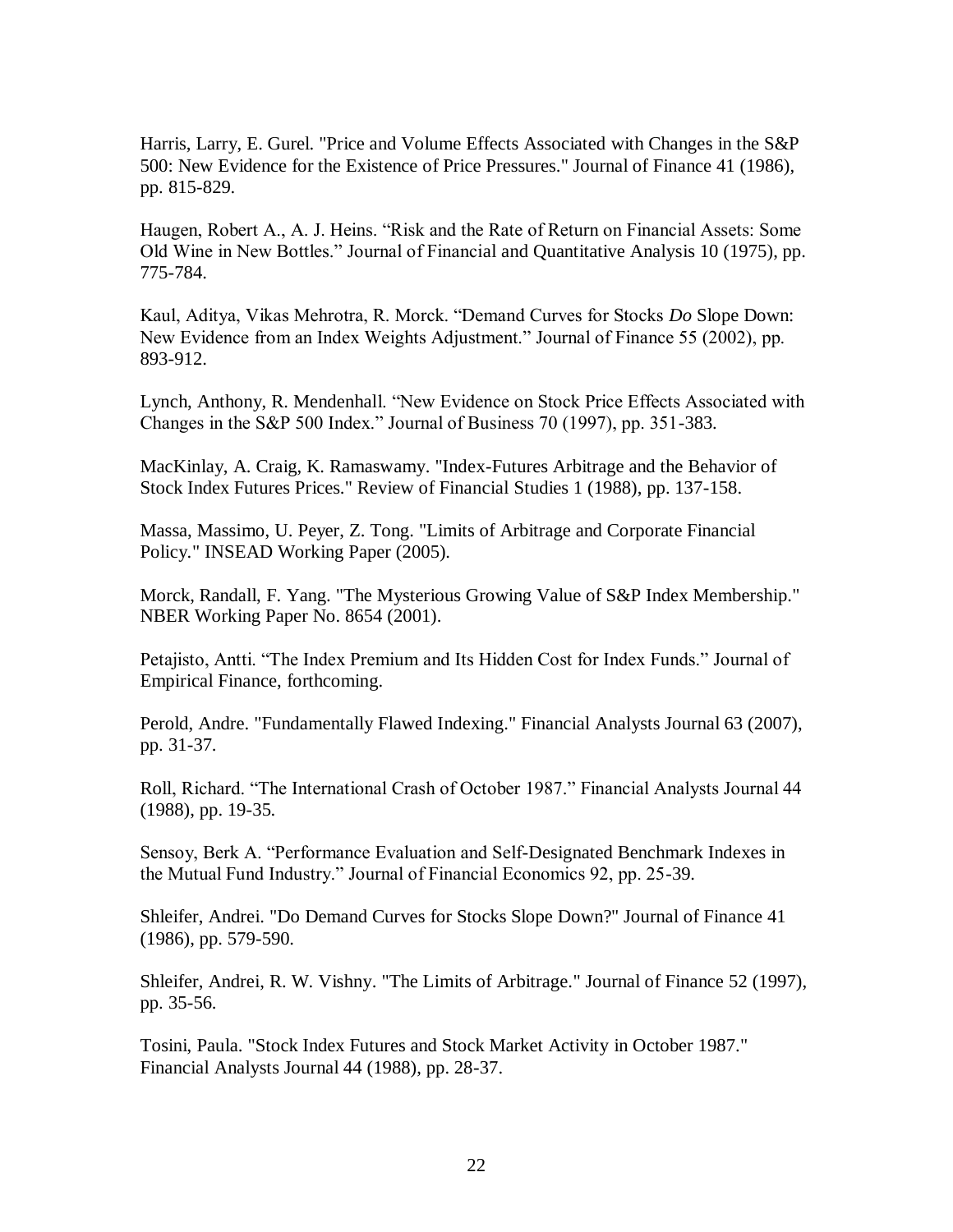Warther, Vincent. "Aggregate Mutual Fund Flows and Security Returns." Journal of Financial Economics 39, pp. 209-235.

Wurgler, Jeffrey, E. Zhuravskaya. "Does Arbitrage Flatten Demand Curves for Stocks?" Journal of Business 75 (2002), 583-608.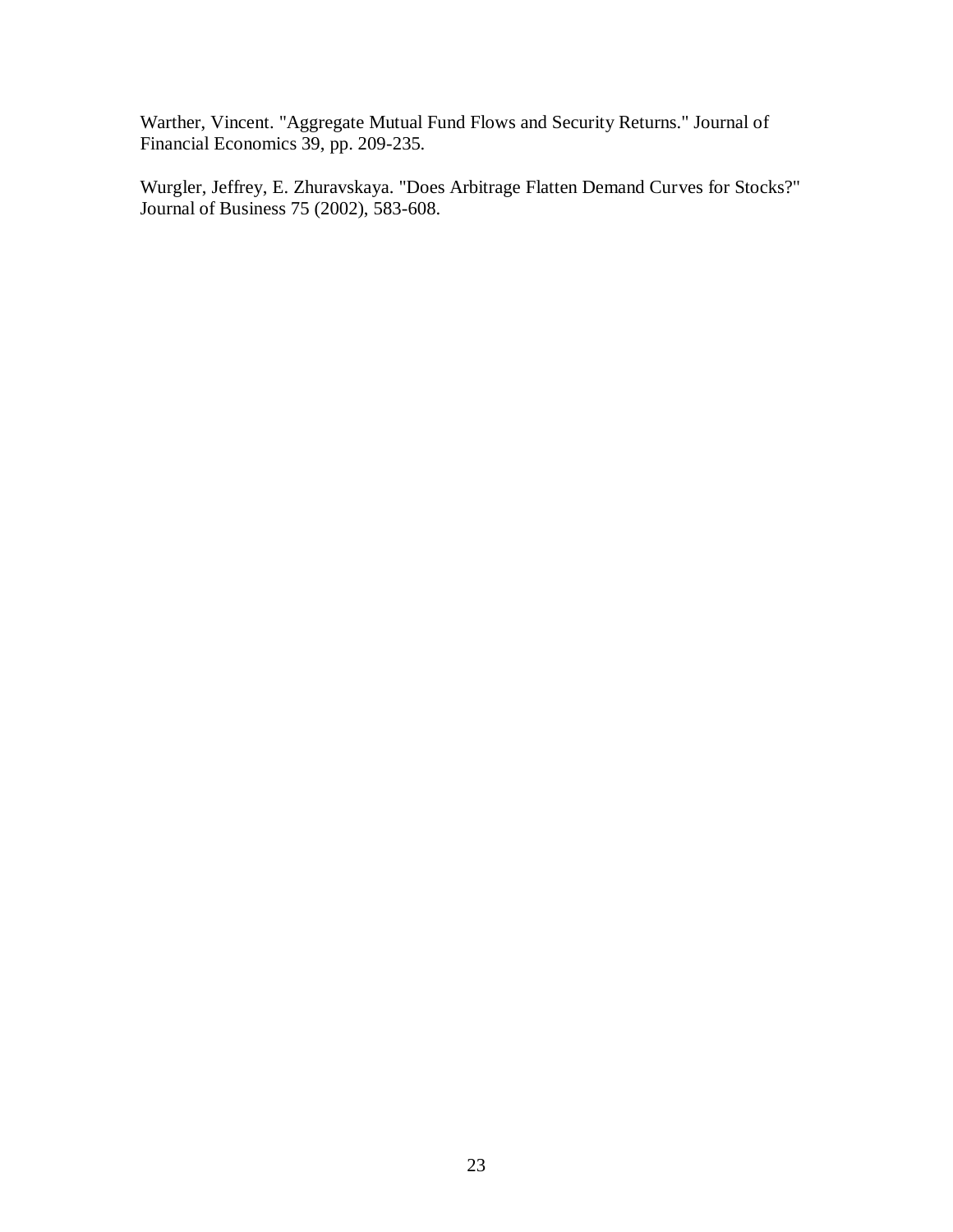## **Figure 1. Number of Stock Market Indices Reported in the Wall Street Journal.**  Data are for five selected years and fit to an exponential curve. Counts include both domestic and international indices.

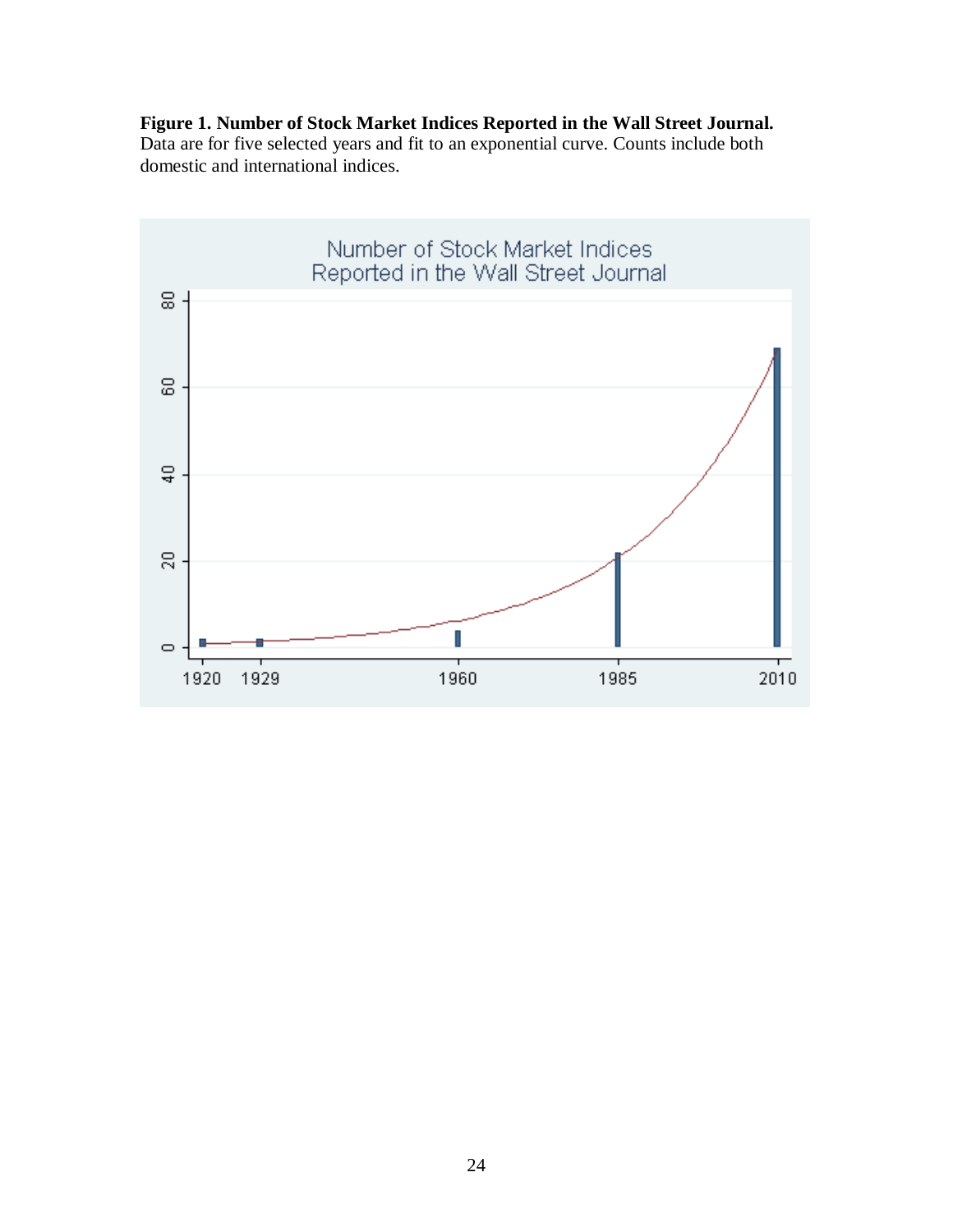**Figure 2. Changes in Comovement Patterns of Stocks Added to the S&P 500 Index.**  Results of a bivariate regression with daily returns of stocks added to the S&P 500 against the S&P 500 Index and the return on the rest of the market. Rolling 12-month coefficients are computed for each added firm and the averages are plotted. The sample includes 153 stocks added to the S&P 500 between 1988 and 2000. Source: Barberis, Shleifer, and Wurgler (2005).

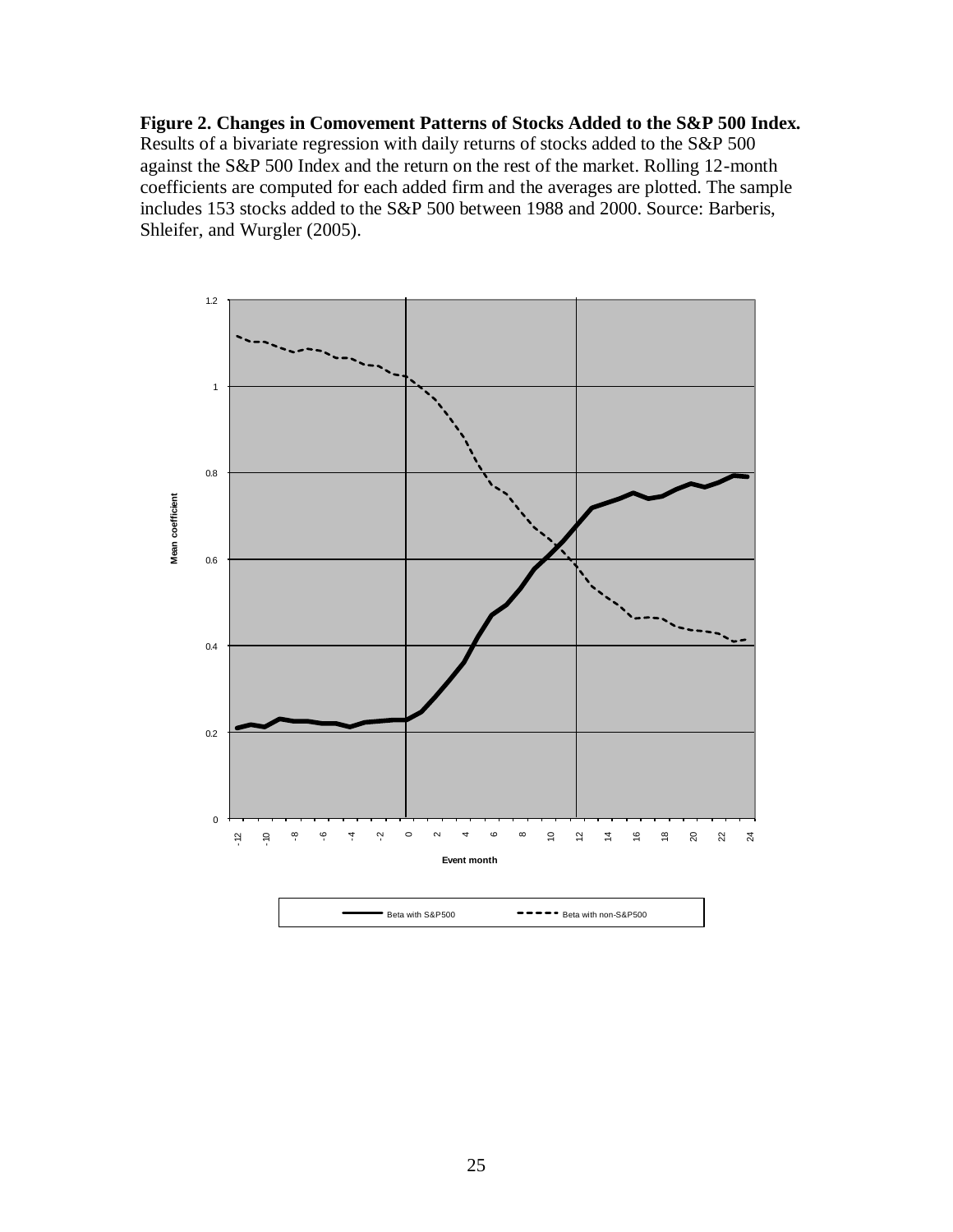**Figure 3. Valuation Detachment of S&P 500 Index Members.** Vanguard 500 Fund assets in billions of 1982 dollars on the right axis, and membership valuation effect on the left axis. Valuations are measured as Tobin's average Q. Source: Morck and Yang (2001).